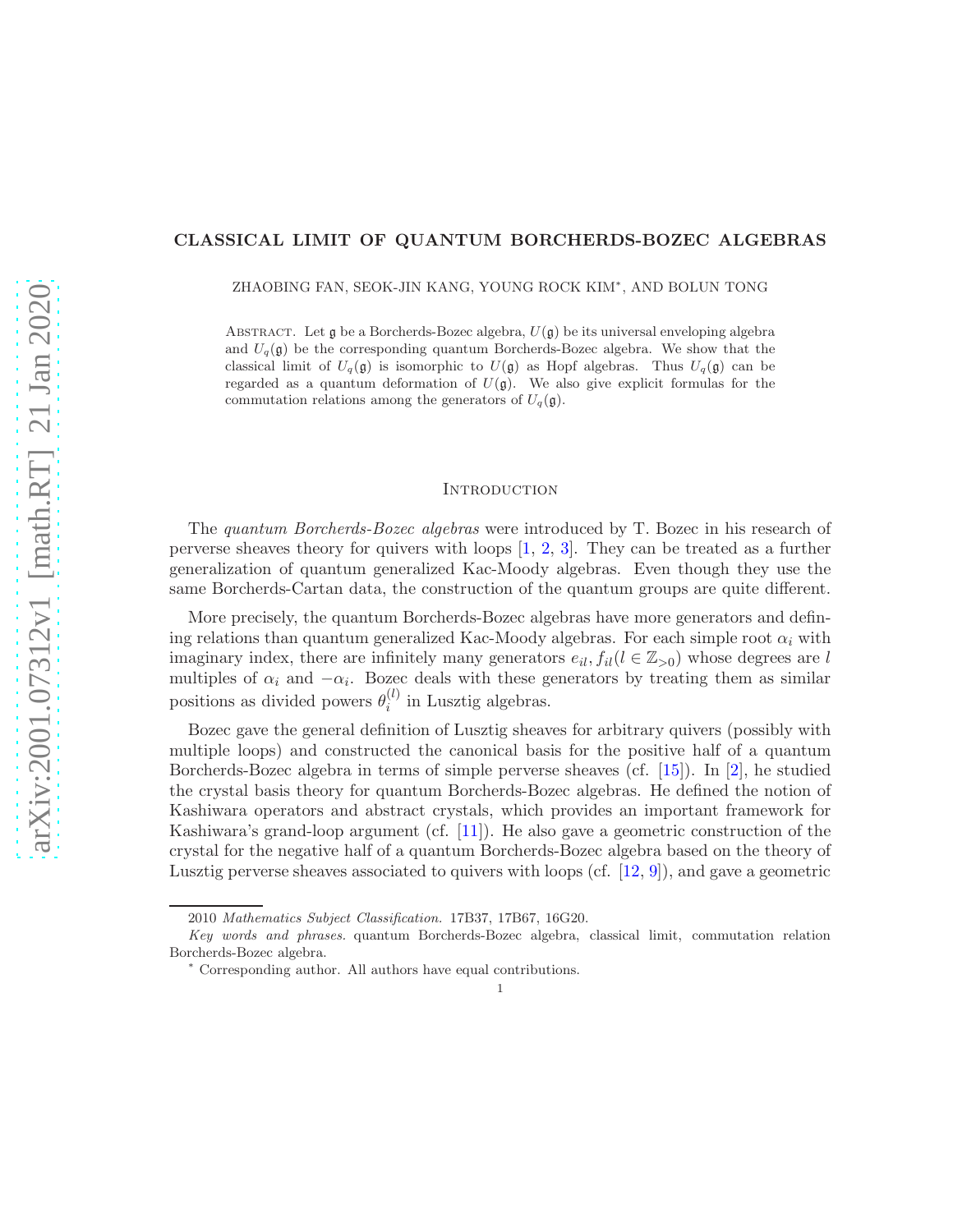realization of generalized crystals for the integrable highest weight representations via Nakajima's quiver varieties (cf. [\[16,](#page-23-4) [10\]](#page-23-5)).

For a Kac-Moody algebra g, G. Lusztig showed that the integrable highest weight module L over  $U(\mathfrak{g})$  can be deformed to those integrable highest weight module L over  $U_q(\mathfrak{g})$ in such a way that the dimensions of weight spaces are invariant under the deformation (cf. [\[14,](#page-23-6) [6\]](#page-22-3)). Let  $\mathscr{A} = \mathbb{Q}[q, q^{-1}]$  be the Laurent polynomial rings, Lusztig constructed a  $\mathscr{A}$ subalgebra  $U_{\mathscr{A}}$  of  $U_q(\mathfrak{g})$  generated by divided powers and  $k_i^{\pm}$ , and defined a  $U_{\mathscr{A}}$ -submodule  $L_{\mathscr{A}}$  of L. He proved that  $F_0 \otimes_{\mathscr{A}} L_{\mathscr{A}}$  is isomorphic to  $\overline{L}$  as  $U(\mathfrak{g})$ -modules, where  $F_0 = \mathscr{A}/I$ and I is the ideal of  $\mathscr A$  generated by  $(q-1)$ .

In [\[5,](#page-22-4) Chpter 3], J. Hong and S.-J. Kang modified Lusztig's approach to show that the  $U_q(\mathfrak{g})$  is a deformation of  $U(\mathfrak{g})$  as a Hopf algebra and show that a highest weight  $U(\mathfrak{g})$ module admits a deformation to a highest weight  $U_q(\mathfrak{g})$ -module. They used the  $\mathbb{A}_1$ -form of  $U_q(\mathfrak{g})$  and highest weight  $U_q(\mathfrak{g})$ -module, where  $\mathbb{A}_1$  is the localization of  $\mathbb{Q}[q]$  at the ideal  $(q-1)$ . We can see that  $\mathscr{A} = \mathbb{Q}[q, q^{-1}] \subseteq \mathbb{A}_1$ .

In this paper, we study the classical limit theory of quantum Borcherds-Bozec algebras. We first review some basic notions of Borcherds-Bozec algebras and quantum Borcherds-Bozec algebras. For their representation theory, the readers may refer to [\[7,](#page-22-5) [8\]](#page-22-6). As we show in Appendix, the commutation relations between  $e_{il}$  and  $f_{jk}$  are rather complicated. For the aim of classical limit, we need another set of generators. Thanks to Bozec, there exists an alternative set of primitive generators in  $U_q(\mathfrak{g})$ , which we denote by  $s_{il}$  and  $t_{il}$ . They satisfy a simpler set of commutation relations

$$
s_{il}t_{jk} - t_{jk}s_{il} = \delta_{ij}\delta_{lk}\tau_{il}(K_i^l - K_i^{-l})
$$

for some constants  $\tau_{il} \in \mathbb{Q}(q)$ . Using Lusztig's approach, we prove that these generators also satisfy the Serre-type relations (cf. [\[13,](#page-23-7) Chapter 1]).

In Section 3, we define the  $A_1$ -form of quantum Borcherds-Bozec algebras and their highest weight representations. We show that the triangular decomposition of  $U_q(\mathfrak{g})$  carries over to A<sub>1</sub>-form. In Section 4, we study the process of taking the limit  $q \to 1$ . Let  $U_1 = \mathbb{Q} \otimes_{A_1} U_{A_1}$  be a  $\mathbb{Q}$ -algebra, where  $U_{A_1}$  is the  $A_1$ -form of  $U_q(\mathfrak{g})$ . We prove that the classical limit  $U_1$  of  $U_q(\mathfrak{g})$  is isomorphic to the universal enveloping algebra  $U(\mathfrak{g})$ as Hopf algebras, and when we take the classical limit, the Verma module and highest weight modules of  $U_q(\mathfrak{g})$  tend to those Verma module and highest weight modules of  $U(\mathfrak{g})$ , respectively. Finally, we give the concrete commutation relations between the generators  $e_{il}$  and  $f_{jk}$  of  $U_q(\mathfrak{g})$  in Appendix, they have an interesting combinatorial structure.

Acknowledgements. Z. Fan is partially supported by the NSF of China grant 11671108 and the Fundamental Research Funds for the central universities GK2110260131. S.-J. Kang was supported by Hankuk University of Foreign Studies Research Fund. Y. R. Kim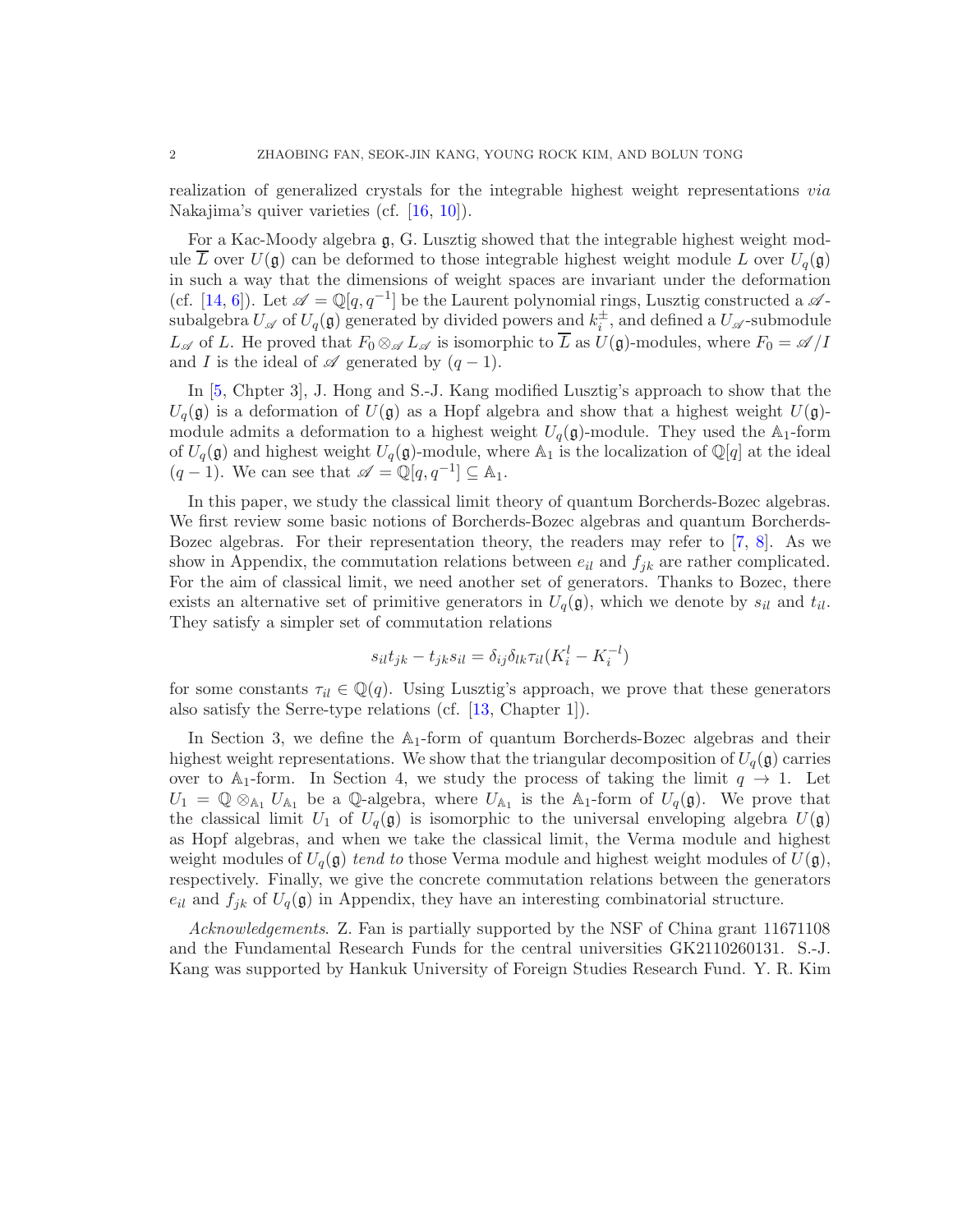was supported by the Basic Science Research Program of the NRF (Korea) under grant No. 2015R1D1A1A01059643.

#### 1. Borcherds-Bozec algebras

Let I be an index set possibly countably infinite. An integer-valued matrix  $A = (a_{ij})_{i,j\in I}$ is called an even symmetrizable Borcherds-Cartan matrix if it satisfies the following conditions:

- (i)  $a_{ii} = 2, 0, -2, -4, \ldots,$
- (ii)  $a_{ij} \in \mathbb{Z}_{\leq 0}$  for  $i \neq j$ ,

(iii) there is a diagonal matrix  $D = \text{diag}(r_i \in \mathbb{Z}_{>0} \mid i \in I)$  such that DA is symmetric.

Set  $I^{\text{re}} := \{i \in I \mid a_{ii} = 2\}$ , the set of *real indices* and  $I^{\text{im}} := \{i \in I \mid a_{ii} \leq 0\}$ , the set of *imaginary indices*. We denote by  $I^{iso} := \{i \in I \mid a_{ii} = 0\}$  the set of *isotropic indices*.

A Borcherds-Cartan datum consists of

- (a) an even symmetrizable Borcherds-Cartan matrix  $A = (a_{ij})_{i,j \in I}$ ,
- (b) a free abelian group  $P^{\vee} = (\bigoplus_{i \in I} \mathbb{Z}h_i) \oplus (\bigoplus_{i \in I} \mathbb{Z}d_i)$ , the *dual weight lattice*,
- (c)  $\mathfrak{h} = \mathbb{Q} \otimes_{\mathbb{Z}} P^{\vee}$ , the *Cartan subalgebra*,
- (d)  $P = {\lambda \in \mathfrak{h}^* \mid \lambda(P^{\vee}) \subseteq \mathbb{Z}}$ , the weight lattice,
- (e)  $\Pi^{\vee} = \{ h_i \in P^{\vee} \mid i \in I \}$ , the set of *simple coroots*,
- (f)  $\Pi = {\alpha_i \in P \mid i \in I}$ , the set of *simple roots*, which is linearly independent over  $\mathbb Q$ and satisfies

$$
\alpha_j(h_i) = a_{ij}, \ \alpha_j(d_i) = \delta_{ij} \text{ for all } i, j \in I.
$$

(g) for each  $i \in I$ , there is an element  $\Lambda_i \in P$  such that

$$
\Lambda_i(h_j) = \delta_{ij}, \ \Lambda_i(d_j) = 0 \ \text{ for all } i, j \in I.
$$

The  $\Lambda_i$  ( $i \in I$ ) are called the *fundamental weights*.

We denote by

$$
P^+ := \{ \lambda \in P \mid \lambda(h_i) \ge 0 \text{ for all } i \in I \}
$$

the set of *dominant integral weights*. The free abelian group  $Q := \bigoplus_{i \in I} \mathbb{Z} \alpha_i$  is called the root lattice. Set  $Q_+ = \sum_{i \in I} \mathbb{Z}_{\geq 0} \alpha_i$  and  $Q_- = -Q_+$ . For  $\beta = \sum k_i \alpha_i \in Q_+$ , we define its hight to be  $\mathrm{ht}(\beta) := \sum \overline{k_i}$ .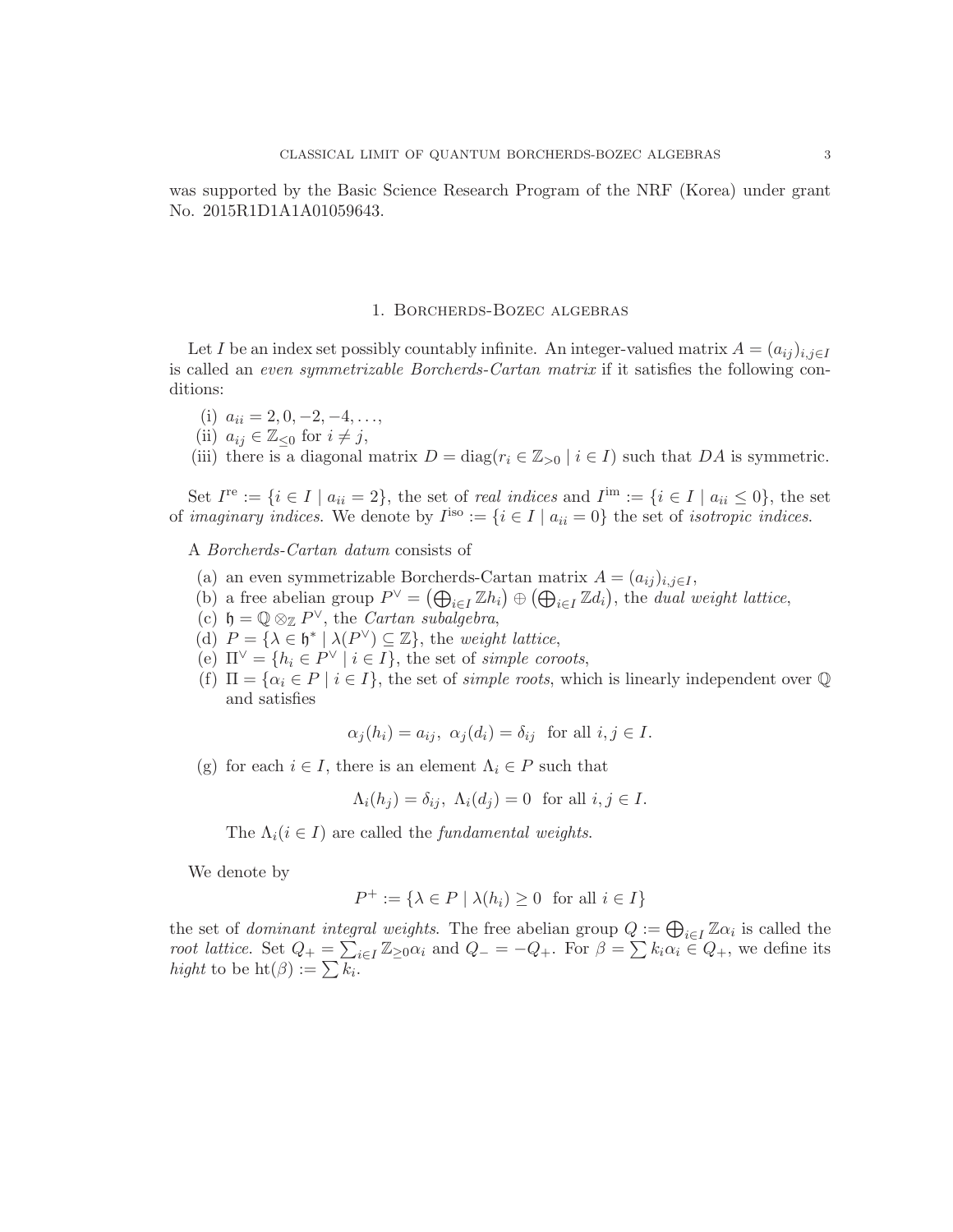There is a non-degenerate symmetric bilinear form  $( , )$  on  $\mathfrak{h}^*$  satisfying

$$
(\alpha_i, \lambda) = r_i \lambda(h_i)
$$
 for all  $\lambda \in \mathfrak{h}^*$ ,

and therefore we have

$$
(\alpha_i, \alpha_j) = r_i a_{ij} = r_j a_{ji} \text{ for all } i, j \in I.
$$

For  $i \in I^{\text{re}}$ , we define the *simple reflection*  $\omega_i \in GL(\mathfrak{h}^*)$  by

$$
\omega_i(\lambda) = \lambda - \lambda(h_i)\alpha_i \text{ for } \lambda \in \mathfrak{h}^*.
$$

The subgroup W of  $GL(\mathfrak{h}^*)$  generated by  $\omega_i$   $(i \in I^{\text{re}})$  is called the Weyl group of  $\mathfrak{g}$ . One can easily verify that the symmetric bilinear form  $( , )$  is W-invariant.

Let  $I^{\infty} := (I^{\text{re}} \times \{1\}) \cup (I^{\text{im}} \times \mathbb{Z}_{>0})$ . For simplicity, we will often write i for  $(i,1)$  if  $i \in I^{\text{re}}$ .

Definition 1.1. The Borcherds-Bozec algebra g associated with a Borcherds-Cartan datum  $(A, P, \Pi, P^{\vee}, \Pi^{\vee})$  is the Lie algebra over  $\mathbb Q$  generated by the elements  $e_{il}$ ,  $f_{il}$   $((i, l) \in$  $I^{\infty}$ ) and h with defining relations

(1.1)  
\n
$$
[h, h'] = 0 \text{ for } h, h' \in \mathfrak{h},
$$
\n
$$
[e_{ik}, f_{jl}] = k \delta_{ij} \delta_{kl} h_i \text{ for } i, j \in I, k, l \in \mathbb{Z}_{>0},
$$
\n
$$
[h, e_{jl}] = l \alpha_j(h) e_{jl}, \quad [h, f_{jl}] = -l \alpha_j(h) f_{jl},
$$
\n
$$
(\text{ad} e_i)^{1 - l a_{ij}}(e_{jl}) = 0 \text{ for } i \in I^{\text{re}}, i \neq (j, l),
$$
\n
$$
[\text{ad} f_i)^{1 - l a_{ij}}(f_{jl}) = 0 \text{ for } i \in I^{\text{re}}, i \neq (j, l),
$$
\n
$$
[e_{ik}, e_{jl}] = [f_{ik}, f_{jl}] = 0 \text{ for } a_{ij} = 0.
$$

Let  $U(\mathfrak{g})$  be the universal enveloping algebra of  $\mathfrak{g}$ . Since we have the following equations in  $U(\mathfrak{g})$ 

$$
(\mathrm{ad}x)^m(y) = \sum_{k=0}^m (-1)^k \binom{m}{k} x^{m-k} y x^k \text{ for } x, y \in U(\mathfrak{g}), m \in \mathbb{Z}_{\ge 0},
$$

we obtain the presentation of  $U(\mathfrak{g})$  with generators and relations given below.

**Proposition 1.2.** The universal enveloping algebra  $U(\mathfrak{g})$  of  $\mathfrak{g}$  is an associative algebra over Q with unity generated by  $e_{il}$ ,  $f_{il}$   $((i, l) \in I^{\infty})$  and h subject to the following defining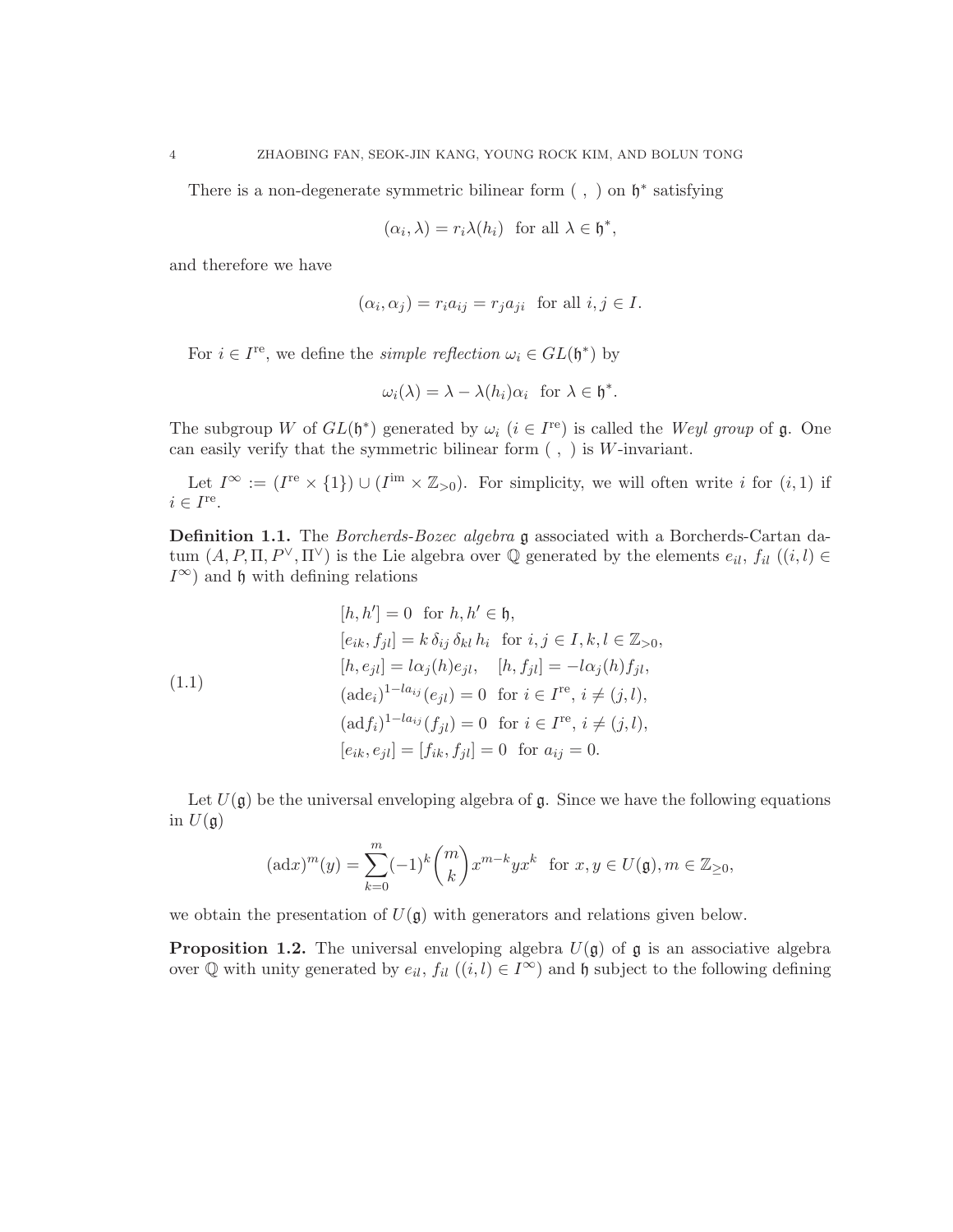relations

<span id="page-4-1"></span>
$$
hh' = h'h \text{ for } h, h' \in \mathfrak{h},
$$
  
\n
$$
e_{ik}f_{jl} - f_{jl}e_{ik} = k \delta_{ij} \delta_{kl} h_i \text{ for } i, j \in I, k, l \in \mathbb{Z}_{>0},
$$
  
\n
$$
he_{jl} - e_{jl}h = l\alpha_j(h)e_{jl}, \quad hf_{jl} - f_{jl}h = -l\alpha_j(h)f_{jl},
$$
  
\n
$$
\sum_{k=0}^{1-la_{ij}} (-1)^k \binom{1-la_{ij}}{k} e_i^{1-la_{ij}-k} e_{jl} e_i^k = 0 \text{ for } i \in I^{\text{re}}, i \neq (j, l),
$$
  
\n
$$
\sum_{k=0}^{1-la_{ij}} (-1)^k \binom{1-la_{ij}}{k} f_i^{1-la_{ij}-k} f_{jl} f_i^k = 0 \text{ for } i \in I^{\text{re}}, i \neq (j, l),
$$
  
\n
$$
e_{ik}e_{jl} - e_{jl}e_{ik} = f_{ik}f_{jl} - f_{jl}f_{ik} = 0 \text{ for } a_{ij} = 0.
$$

<span id="page-4-3"></span>The universal enveloping algebra  $U(\mathfrak{g})$  has a Hopf algebra structure given by

(1.3) 
$$
\Delta(x) = x \otimes 1 + 1 \otimes x,
$$

$$
\varepsilon(x) = 0,
$$

$$
S(x) = -x \text{ for } x \in \mathfrak{g},
$$

where  $\Delta: U(\mathfrak{g}) \to U(\mathfrak{g}) \otimes U(\mathfrak{g})$  is the comultiplication,  $\varepsilon: U(\mathfrak{g}) \to \mathbb{Q}$  is the counit, and  $S: U(\mathfrak{g}) \to U(\mathfrak{g})$  is the antipode.

Furthermore, by the Poincaré-Brikhoff-Witt Theorem, the universal enveloping algebra also has the triangular decomposition

(1.4) 
$$
U(\mathfrak{g}) \cong U^-(\mathfrak{g}) \otimes U^0(\mathfrak{g}) \otimes U^+(\mathfrak{g}),
$$

where  $U^+(\mathfrak{g})$  (resp.  $U^0(\mathfrak{g})$  and  $U^-(\mathfrak{g})$ ) be the subalgebra of  $U(\mathfrak{g})$  generated by the elements  $e_{il}$  (resp. h and  $f_{il}$ ) for  $(i, l) \in I^{\infty}$ .

In [\[7\]](#page-22-5), Kang studied the representation theory of the Borcherds-Bozec algebras. We list some results that we will use later.

# <span id="page-4-2"></span>Proposition 1.3. [\[7\]](#page-22-5)

<span id="page-4-0"></span>(a) Let  $\lambda \in P^+$  and  $V(\lambda) = U(\mathfrak{g})v_\lambda$  be the irreducible highest weight  $\mathfrak{g}\text{-module}$ . Then we have

(1.5) 
$$
f_i^{\lambda(h_i)+1} v_\lambda = 0 \text{ for } i \in I^{\text{re}},
$$

$$
f_{il} v_\lambda = 0 \text{ for } (i,l) \in I^\infty \text{ with } \lambda(h_i) = 0.
$$

(b) Every highest weight  $\mathfrak g$ -module with highest weight  $\lambda \in P^+$  satisfying [\(1.5\)](#page-4-0) is isomorphic to  $V(\lambda)$ .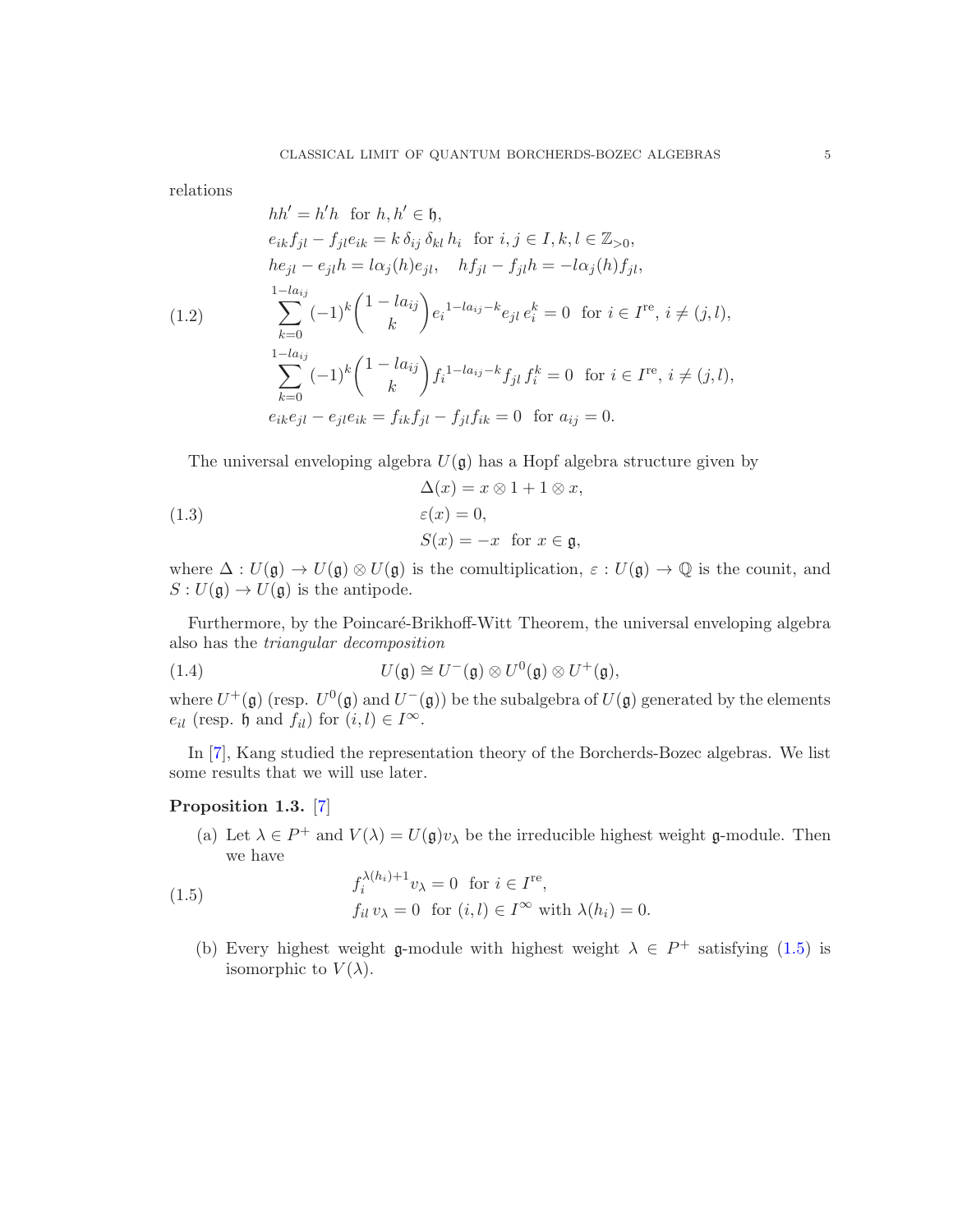#### 2. quantum Borcherds-Bozec algebras

Let  $q$  be an indeterminate and set

$$
q_i = q^{r_i}, \quad q_{(i)} = q^{\frac{(\alpha_i, \alpha_i)}{2}}.
$$

Note that  $q_i = q_{(i)}$  if  $i \in I^{\text{re}}$ . For each  $i \in I^{\text{re}}$  and  $n \in \mathbb{Z}_{\geq 0}$ , we define

$$
[n]_i = \frac{q_i^n - q_i^{-n}}{q_i - q_i^{-1}}, \quad [n]_i! = \prod_{k=1}^n [k]_i, \quad \begin{bmatrix} n \\ k \end{bmatrix}_i = \frac{[n]_i!}{[k]_i! [n-k]_i!}
$$

Let  $\mathscr{F} = \mathbb{Q}(q) \langle f_{il} | (i, l) \in I^{\infty} \rangle$  be the free associative algebra over  $\mathbb{Q}(q)$  generated by the symbols  $f_{il}$  for  $(i, l) \in I^{\infty}$ . By setting  $\deg f_{il} = -l\alpha_i$ ,  $\mathscr F$  become a  $Q$ -graded algebra. For a homogeneous element u in  $\mathscr{F}$ , we denote by |u| the degree of u, and for any  $A \subseteq Q_-,$ set  $\mathscr{F}_A = \{x \in \mathscr{F} \mid |x| \in A\}.$ 

We define a *twisted* multiplication on  $\mathscr{F} \otimes \mathscr{F}$  by

$$
(x_1 \otimes x_2)(y_1 \otimes y_2) = q^{-(|x_2|, |y_1|)} x_1 y_1 \otimes x_2 y_2,
$$

and equip  $\mathscr F$  with a co-multiplication  $\delta$  defined by

$$
\delta(f_{il}) = \sum_{m+n=l} q_{(i)}^{-mn} f_{im} \otimes f_{in} \text{ for } (i,l) \in I^{\infty}.
$$

Here, we understand  $f_{i0} = 1$  and  $f_{il} = 0$  for  $l < 0$ .

**Proposition 2.1.** [\[1,](#page-22-0) [2\]](#page-22-1) For any family  $\nu = (\nu_{il})_{(i,l)\in I^{\infty}}$  of non-zero elements in  $\mathbb{Q}(q)$ , there exists a symmetric bilinear form  $( , )_L : \mathscr{F} \times \mathscr{F} \to \mathbb{Q}(q)$  such that

- (a)  $(x, y)_L = 0$  if  $|x| \neq |y|$ ,
- (b)  $(1,1)<sub>L</sub> = 1$ ,
- (c)  $(f_{il}, f_{il})_L = \nu_{il}$  for all  $(i, l) \in I^{\infty}$ ,
- (d)  $(x, yz)$ <sub>L</sub> =  $(\delta(x), y \otimes z)$ <sub>L</sub> for all  $x, y, z \in \mathscr{F}$ .

Here,  $(x_1 \otimes x_2, y_1 \otimes y_2)_L = (x_1, y_1)_L (x_2, y_2)_L$  for any  $x_1, x_2, y_1, y_2 \in \mathscr{F}$ .

From now on, we assume that

(2.1) 
$$
\nu_{il} \in 1 + q \mathbb{Z}_{\geq 0}[[q]] \text{ for all } (i,l) \in I^{\infty}.
$$

Then, the bilinear form  $( , )_L$  is non-degenerate on  $\mathscr{F}(i) = \bigoplus_{l \geq 1} \mathscr{F}_{-l\alpha_i}$  for  $i \in I^{im} \backslash I^{iso}$ .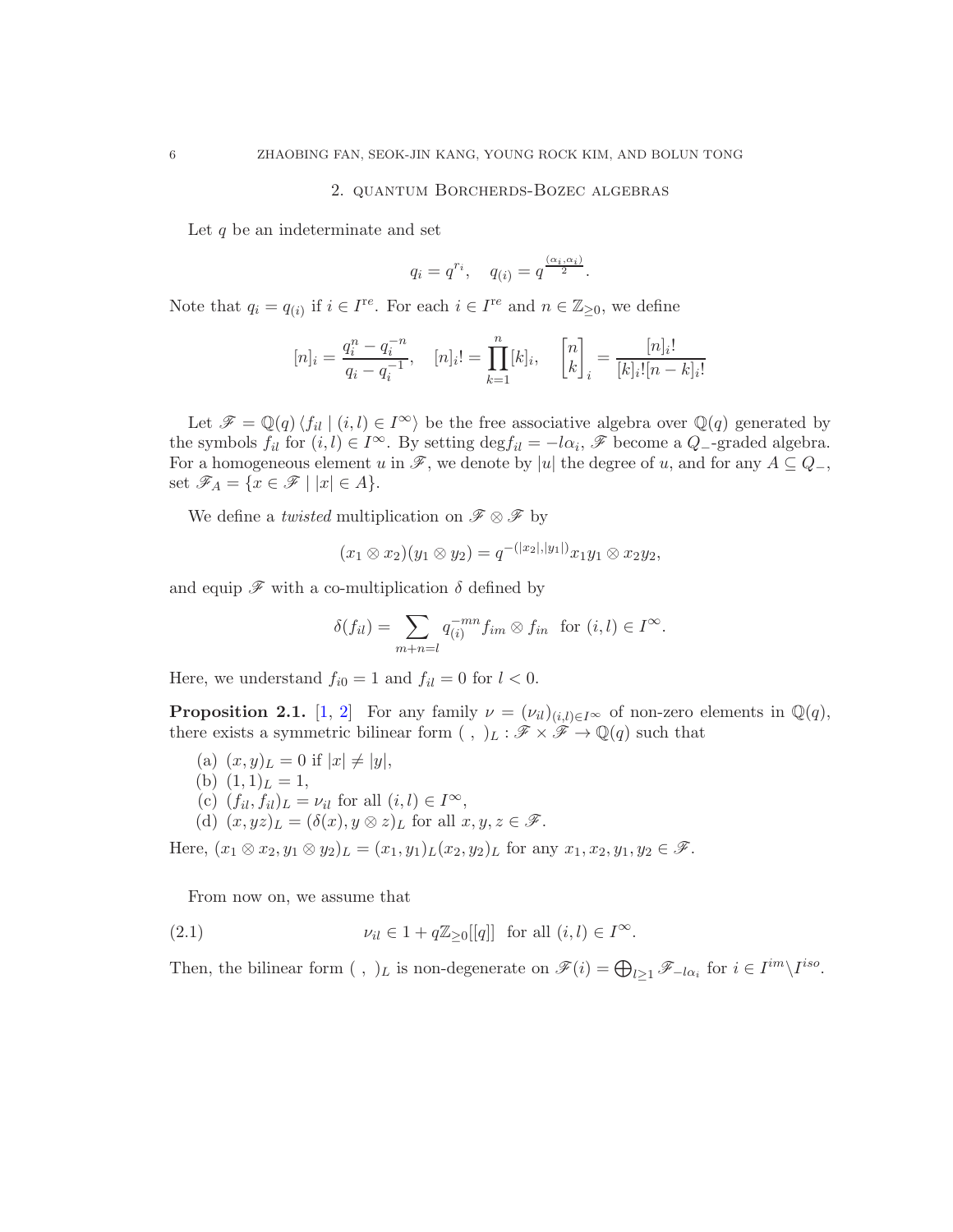Let  $\widehat{U}$  be the associative algebra over  $\mathbb{Q}(q)$  with 1 generated by the elements  $q^h$   $(h \in P^{\vee})$ and  $e_{il}, f_{il}$   $((i, l) \in I^{\infty})$  with defining relations

<span id="page-6-0"></span>
$$
q^{0} = 1, \quad q^{h}q^{h'} = q^{h+h'} \text{ for } h, h' \in P^{\vee}
$$
  
\n
$$
q^{h}e_{jl}q^{-h} = q^{l\alpha_{j}(h)}e_{jl}, \quad q^{h}f_{jl}q^{-h} = q^{-l\alpha_{j}(h)}f_{jl} \text{ for } h \in P^{\vee}, (j,l) \in I^{\infty},
$$
  
\n
$$
\sum_{k=0}^{1-la_{ij}} (-1)^{k} \begin{bmatrix} 1 - la_{ij} \\ k \end{bmatrix}_{i} e_{i}^{1-la_{ij}-k}e_{jl}e_{i}^{k} = 0 \text{ for } i \in I^{\text{re}}, i \neq (j,l),
$$
  
\n
$$
\sum_{k=0}^{1-la_{ij}} (-1)^{k} \begin{bmatrix} 1 - la_{ij} \\ k \end{bmatrix}_{i} f_{i}^{1-la_{ij}-k}f_{jl}f_{i}^{k} = 0 \text{ for } i \in I^{\text{re}}, i \neq (j,l),
$$
  
\n
$$
e_{ik}e_{jl} - e_{jl}e_{ik} = f_{ik}f_{jl} - f_{jl}f_{ik} = 0 \text{ for } a_{ij} = 0.
$$

We extend the grading by setting  $|q^h| = 0$  and  $|e_{il}| = l\alpha_i$ .

The algebra U is endowed with the co-multiplication  $\Delta: U \to U \otimes U$  given by

(2.3)  
\n
$$
\Delta(q^h) = q^h \otimes q^h,
$$
\n
$$
\Delta(e_{il}) = \sum_{m+n=l} q_{(i)}^{mn} e_{im} \otimes K_i^{-m} e_{in},
$$
\n
$$
\Delta(f_{il}) = \sum_{m+n=l} q_{(i)}^{-mn} f_{im} K_i^n \otimes f_{in}.
$$

where  $K_i = q_i^{h_i} (i \in I)$ .

Let  $\hat{U}^{\leq 0}$  be the subalgebra of  $\hat{U}$  generated by  $f_{il}$  and  $q^h$ , for all  $(i, l) \in I^{\infty}$  and  $h \in P^{\vee}$ , and  $\hat{U}^+$  be the subalgebra generated by  $e_{il}$  for all  $(i, l) \in I^{\infty}$ . In [\[1\]](#page-22-0), Bozec showed that one can extended (, )<sub>L</sub> to a symmetric bilinear form (, )<sub>L</sub> on  $\hat{U}$  satisfying

(2.4)  
\n
$$
(q^{h}, 1)_{L} = 1, (q^{h}, f_{il})_{L} = 0,
$$
\n
$$
(q^{h}, K_{j})_{L} = q^{-\alpha_{j}(h)},
$$
\n
$$
(x, y)_{L} = (\omega(x), \omega(y))_{L} \text{ for all } x, y \in \widehat{U}^{+},
$$

where  $\omega:\widehat U\to \widehat U$  is the involution defined by

$$
\omega(q^h) = q^{-h}, \ \omega(e_{il}) = f_{il}, \ \omega(f_{il}) = e_{il} \ \text{ for } h \in P^{\vee}, \ (i, l) \in I^{\infty}.
$$

For any  $x \in \widehat{U}$ , we shall use the Sweedler's notation, and write

$$
\Delta(x) = \sum x_{(1)} \otimes x_{(2)}.
$$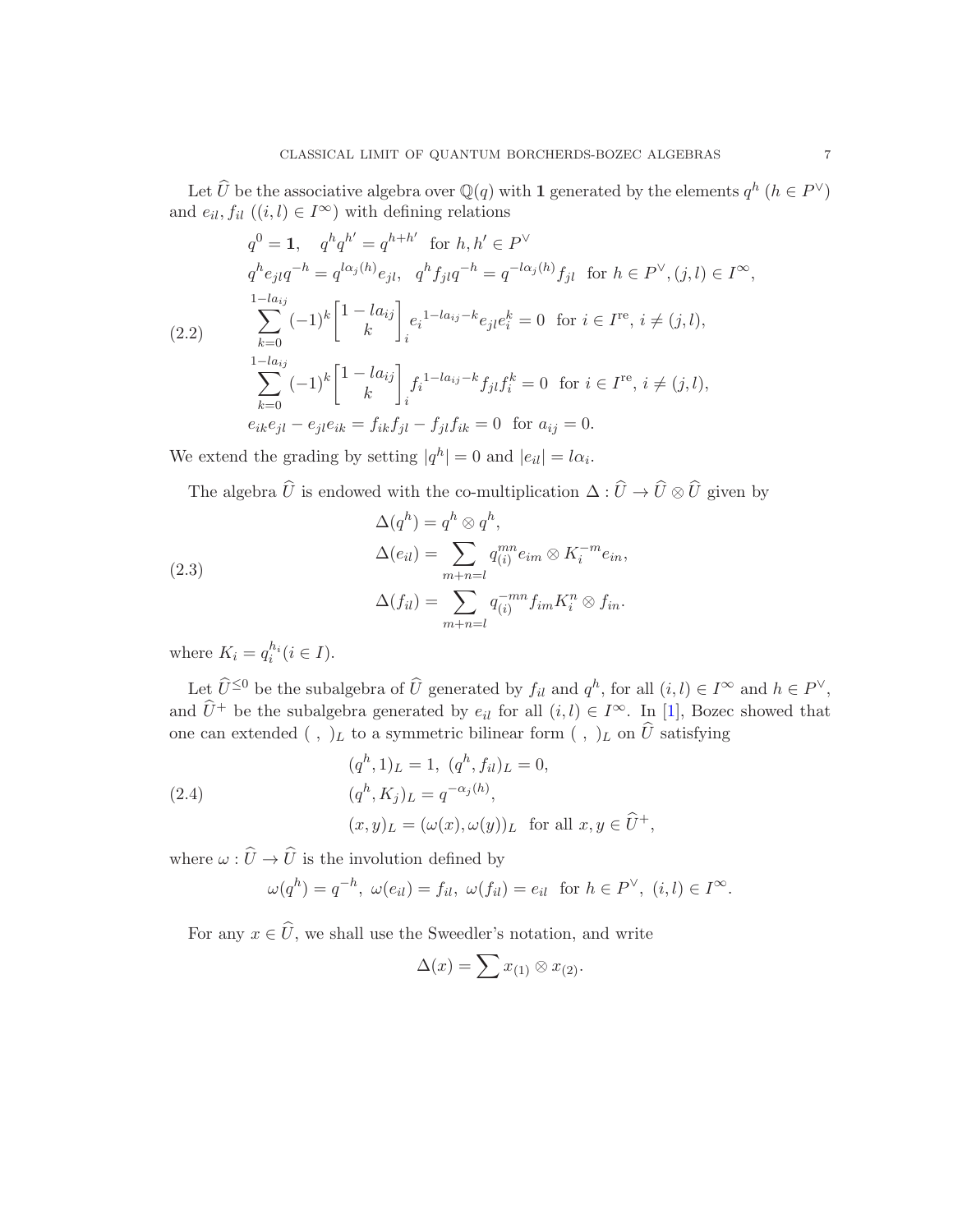<span id="page-7-0"></span>Following the Drinfeld double process, we define  $\tilde{U}$  as the quotient of  $\hat{U}$  by the relations

(2.5) 
$$
\sum (a_{(1)}, b_{(2)})_L \omega(b_{(1)}) a_{(2)} = \sum (a_{(2)}, b_{(1)})_L a_{(1)} \omega(b_{(2)}) \text{ for all } a, b \in \widehat{U}^{\leq 0}
$$

**Definition 2.2.** Given a Borcherds-Cartan datum  $(A, P, \Pi, P^{\vee}, \Pi^{\vee})$ , the quantum Borcherds-Bozec algebra  $U_q(\mathfrak{g})$  is defined to be the quotient algebra of  $\tilde{U}$  by the radical of  $( , )_L$ restricted to  $\tilde{U}^- \times \tilde{U}^+$ .

Let  $U^+$ (resp.  $U^-$ ) be the subalgebra of  $U_q(\mathfrak{g})$  generated by  $e_{il}$ (resp.  $f_{il}$ ) for all  $(i, l) \in$  $I^{\infty}$ . We will denote by  $U^0$  the subalgebra of  $U_q(\mathfrak{g})$  generated by  $q^h$  for all  $h \in P^{\vee}$ . It is easy to see that  $q^h(h \in P^{\vee})$  is a  $\mathbb{Q}(q)$ -basis of  $U^0$ .

In [\[8\]](#page-22-6), Kang and Kim showed that the co-multiplication  $\Delta: \widehat{U} \to \widehat{U} \otimes \widehat{U}$  passes down to  $U_q(\mathfrak{g})$  and with this,  $U_q(\mathfrak{g})$  becomes a Hopf algebra. They also proved the quantum Borcherds-Bozec algebra has a triangular decomposition.

**Theorem 2.3.** [\[8\]](#page-22-6) The the quantum Borcherds-Bozec algebra  $U_q(\mathfrak{g})$  has the following triangular decomposition:

<span id="page-7-1"></span>(2.6) 
$$
U_q(\mathfrak{g}) \cong U^- \otimes U^0 \otimes U^+.
$$

By the defining relation [\(2.5\)](#page-7-0), we obtain complicated commutation relations between  $e_{il}$  and  $f_{jk}$  for  $(i, l), (j, k) \in I^{\infty}$ . We will derive explicit formulas for these complicated commutation relations in Appendix A. But, as we already see in [\(1.2\)](#page-4-1), the commutation relations in the universal enveloping algebra  $U(\mathfrak{g})$  of Borcherds-Bozec algebra g are rather simple

(2.7) 
$$
e_{ik}f_{jl} - f_{jl}e_{ik} = k \,\delta_{ij} \,\delta_{kl} \, h_i \text{ for } i, j \in I, k, l \in \mathbb{Z}_{>0}.
$$

Thanks to Bozec, there exists another set of generators in  $U_q(\mathfrak{g})$  called *primitive genera*tors. They satisfy a simpler set of commutation relations, and we shall prove that these generators also satisfy all the defining relations of  $U_q(\mathfrak{g})$  described in  $(2.2)$ .

We denote by  $C_l$  (resp.  $\mathcal{P}_l$ ) the set of compositions (resp. partitions) of l, and denote by  $\eta: U_q(\mathfrak{g}) \to U_q(\mathfrak{g})$  the Q-algebra homomorphism defined by

(2.8) 
$$
\eta(e_{il}) = e_{il}, \ \eta(f_{il}) = f_{il}, \ \eta(q^h) = q^{-h}, \ \eta(q) = q^{-1} \text{ for } h \in P^{\vee}, \ (i,l) \in I^{\infty}.
$$

As usual, let  $S: U_q(\mathfrak{g}) \to U_q(\mathfrak{g})$  and  $\epsilon: U_q(\mathfrak{g}) \to \mathbb{Q}(q)$  be the *antipode* and the *counit* of  $U_q(\mathfrak{g})$ , respectively. Then, we have the following proposition.

**Proposition 2.4.** [\[1,](#page-22-0) [2\]](#page-22-1) For any  $i \in I^{im}$  and  $l \geq 1$ , there exist unique elements  $t_{il} \in U_{-l\alpha_i}^$ and  $s_{il} = \omega(t_{il})$  such that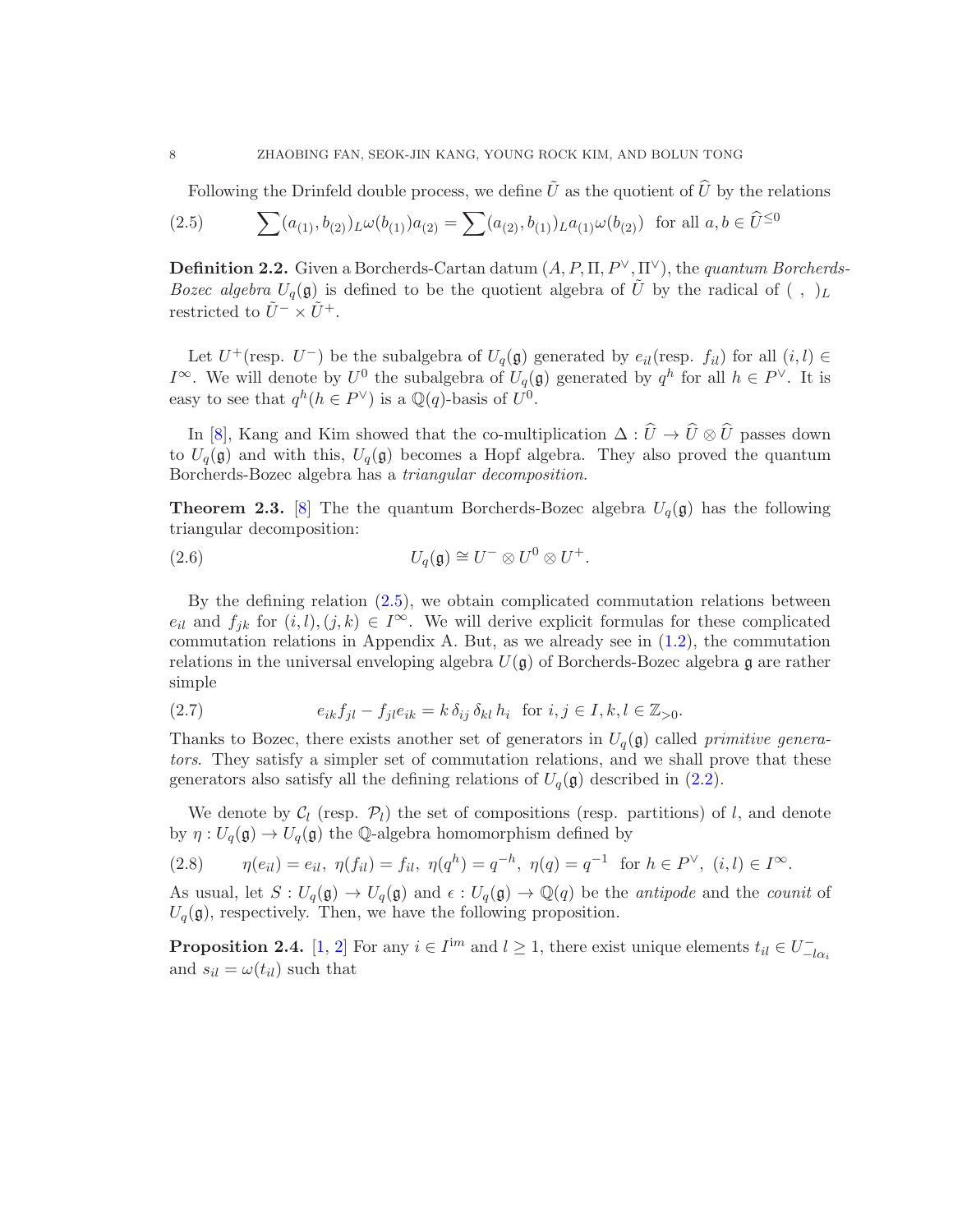CLASSICAL LIMIT OF QUANTUM BORCHERDS-BOZEC ALGEBRAS 9

(1) 
$$
\mathbb{Q}(q) \langle f_{il} | l \ge 1 \rangle = \mathbb{Q}(q) \langle t_{il} | l \ge 1 \rangle
$$
 and  $\mathbb{Q}(q) \langle e_{il} | l \ge 1 \rangle = \mathbb{Q}(q) \langle s_{il} | l \ge 1 \rangle$   
\n(2)  $(t_{il}, z)_{L} = 0$  for all  $z \in \mathbb{Q}(q) \langle f_{i1}, \dots, f_{il-1} \rangle$ ,  
\n $(s_{il}, z)_{L} = 0$  for all  $z \in \mathbb{Q}(q) \langle e_{i1}, \dots, e_{il-1} \rangle$   
\n(3)  $t_{il} - f_{il} \in \mathbb{Q}(q) \langle f_{ik} | k < l \rangle$  and  $s_{il} - e_{il} \in \mathbb{Q}(q) \langle e_{ik} | k < l \rangle$ ,  
\n(4)  $\eta(t_{il}) = t_{il}, \ \eta(s_{il}) = s_{il}$ ,  
\n(5)  $\delta(t_{il}) = t_{il} \otimes 1 + 1 \otimes t_{il}, \ \delta(s_{il}) = s_{il} \otimes 1 + 1 \otimes s_{il}$ ,  
\n(6)  $\Delta(t_{il}) = t_{il} \otimes 1 + K_{i}^{l} \otimes t_{il}, \ \Delta(s_{il}) = s_{il} \otimes K_{i}^{-l} + 1 \otimes s_{il}$ ,  
\n(7)  $S(t_{il}) = -K_{i}^{-l}t_{il}, \ S(s_{il}) = -s_{il}K_{i}^{l}$ .

If we set  $\tau_{il} = (t_{il}, t_{il})_L = (s_{il}, s_{il})_L$ , we have the following commutation relations in  $U_q(\mathfrak{g})$ 

(2.9) 
$$
s_{il}t_{jk}-t_{jk}s_{il}=\delta_{ij}\delta_{lk}\tau_{il}(K_i^l-K_i^{-l}).
$$

Assume that  $i \in I^{im}$  and let  $\mathbf{c} = (c_1, \dots, c_m)$  be an element in  $C_l$  or in  $\mathcal{P}_l$ . We set

$$
t_{i,c} = \prod_{j=1}^{m} t_{ic_j}
$$
 and  $s_{i,c} = \prod_{j=1}^{m} s_{ic_j}$ .

Notice that  $\{t_{i,c} | c \in C_l\}$  is a basis of  $\mathscr{F}_{-l\alpha_i}$ .

For  $i \in I^{\text{iso}}$  and  $\mathbf{c}, \mathbf{c}' \in \mathcal{P}_l$ , if  $\mathbf{c} \neq \mathbf{c}'$ , then by induction, we have

$$
(t_{i,\mathbf{c}}, t_{i,\mathbf{c'}})_L = (s_{i,\mathbf{c}}, s_{i,\mathbf{c'}})_L = 0.
$$

For  $i \in I^{\text{im}} \setminus I^{\text{iso}}$  and  $\mathbf{c}, \mathbf{c}' \in C_l$ , if the partitions obtained by rearranging  $\mathbf{c}$  and  $\mathbf{c}'$  are not equal, then we have

$$
(t_{i,\mathbf{c}}, t_{i,\mathbf{c'}})_L = (s_{i,\mathbf{c}}, s_{i,\mathbf{c'}})_L = 0.
$$

For each  $i \in I^{re}$ , we also use the notation  $t_{i1}$  and  $s_{i1}$ . Here we set

$$
t_{i1} = f_{i1}, \quad s_{i1} = e_{i1}.
$$

Sometimes, we simply write  $t_i$ (resp.  $s_i$ ) instead of  $t_{i1}$ (resp.  $s_{i1}$ ) in this case. By mimicking Definition 1.2.13 in [\[13\]](#page-23-7), we have the following definition.

**Definition 2.5.** For every  $(i, l) \in I^{\infty}$ , we define the linear maps  $e'_{i,l}, e''_{i,l} : \mathscr{F} \to \mathscr{F}$  by

(2.10) 
$$
e'_{i,l}(1) = 0, e'_{i,l}(t_{jk}) = \delta_{ij}\delta_{lk} \text{ and } e'_{i,l}(xy) = e'_{i,l}(x)y + q^{l(|x|, \alpha_i)}xe'_{i,l}(y)
$$

(2.11) 
$$
e''_{i,l}(1) = 0, e''_{i,l}(t_{jk}) = \delta_{ij}\delta_{lk} \text{ and } e''_{i,l}(xy) = q^{l(|y|, \alpha_i)}e''_{i,l}(x)y + xe''_{i,l}(y)
$$

for any homogeneous elements  $x, y$  in  $\mathscr{F}$ .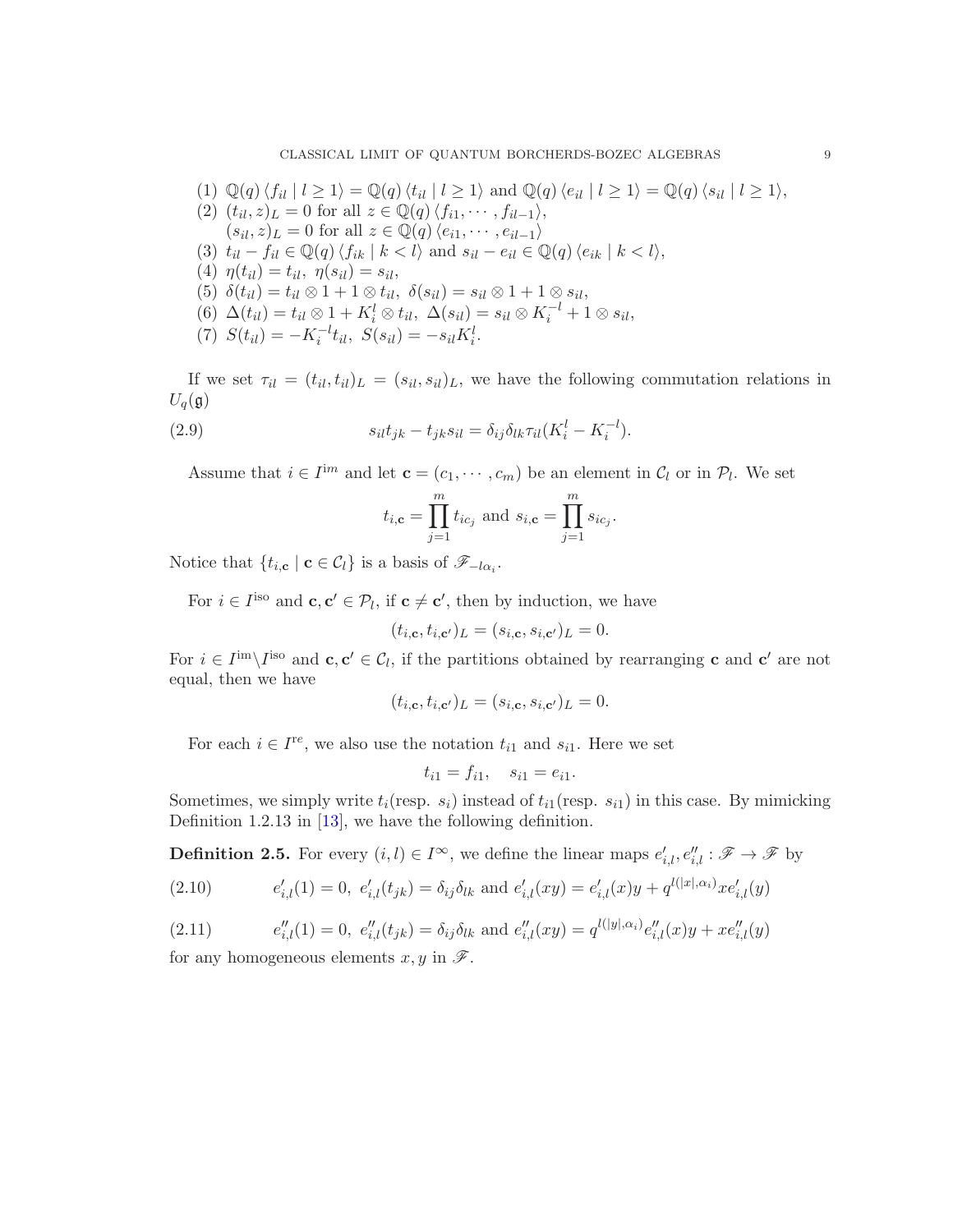### <span id="page-9-2"></span>Proposition 2.6.

(a) For any  $x, y \in \mathscr{F}$ , we have

<span id="page-9-0"></span> $(t_{il}y, x)_{L} = \tau_{il}(y, e'_{i,l}(x))_{L}, \ (yt_{il}, x)_{L} = \tau_{il}(y, e''_{i,l}(x))_{L}$ 

- (b) The maps  $e'_{i,l}$  and  $e''_{i,l}$  preserve the radical of  $( , )_L$ .
- (c) Let  $x \in U^-$ , we have
	- (i) If  $e'_{i,l}(x) = 0$  for all  $(i, l) \in I^{\infty}$ , then  $x = 0$ .
	- (ii) If  $e_{i,l}^{\prime\prime}(x) = 0$  for all  $(i, l) \in I^{\infty}$ , then  $x = 0$ .

*Proof.* (a) For any homogeneous element  $x \in \mathcal{F}$ . We first show that

(2.12) 
$$
\delta(x) = t_{il} \otimes e'_{i,l}(x) + \sum_{w \neq (i,l)} t_w \otimes y_w,
$$

where if  $w = (j_1, l_1) \dots (j_r, l_r)$  is a word in  $I^{\infty}$ ,  $t_w = t_{(j_1, l_1)} \dots t_{(j_r, l_r)}$  and  $y_w$  is an element in  $\mathscr F$  depending on  $w$ .

Since  $e'_{i,l}$  is a linear map, it is enough to check  $(2.12)$  by assuming that x is a monomial in  $t_{jk}$ . Fix  $(i, l) \in I^{\infty}$ . We use induction on the number of  $t_{il}$  that appears in x. If x contains no  $t_{il}$ , then  $e'_{i,l}(x) = 0$  and there is no term of the form  $t_{il} \otimes -$ . Now assume that x contains  $t_{il}$ , then we can write  $x = x_1 t_{il} x_2$  for some monomials  $x_1, x_2$  such that  $x_1$ doesn't contains  $t_{il}$ . So we have

$$
(2.13) \ \ e'_{i,l}(x) = e'_{i,l}(x_1 t_{il} x_2) = q^{l(|x_1|, \alpha_i)} x_1 e'_{i,l}(t_{il} x_2) = q^{l(|x_1|, \alpha_i)} x_1 [x_2 + q^{l(-l\alpha_i, \alpha_i)} t_{il} e'_{i,l}(x_2)].
$$

On the other hand

(2.14) 
$$
\delta(x) = \delta(x_1)(t_{il} \otimes 1 + 1 \otimes t_{il})\delta(x_2).
$$

By induction hypothesis, the term  $t_{il} \otimes -$  only appear in

$$
(2.15) \qquad (1 \otimes x_1)(t_{il} \otimes 1)(1 \otimes x_2) + (1 \otimes x_1)(1 \otimes t_{il})(t_{il} \otimes e'_{i,l}(x_2)),
$$

which is equal to

(2.16) 
$$
t_{il} \otimes q^{(|x_1|, l\alpha_i)} x_1 x_2 + t_{il} \otimes q^{-(|x_1| - l\alpha_i, -l\alpha_i)} x_1 t_{il} e'_{i,l}(x_2)
$$

$$
= t_{il} \otimes q^{l(|x_1|, \alpha_i)} x_1 [x_2 + q^{-l(l\alpha_i, \alpha_i)} t_{il} e'_{i,l}(x_2)].
$$

This shows  $(2.12)$ .

<span id="page-9-1"></span>Similarly, we can show that

(2.17) 
$$
\delta(x) = e''_{i,l}(x) \otimes t_{il} + \sum_{w \neq (i,l)} z_w \otimes t_w.
$$

Since  $e'_{i,l}$  and  $e''_{i,l}$  are linear maps, the equations [\(2.12\)](#page-9-0) and [\(2.17\)](#page-9-1) hold for any  $x, y \in \mathscr{F}$ .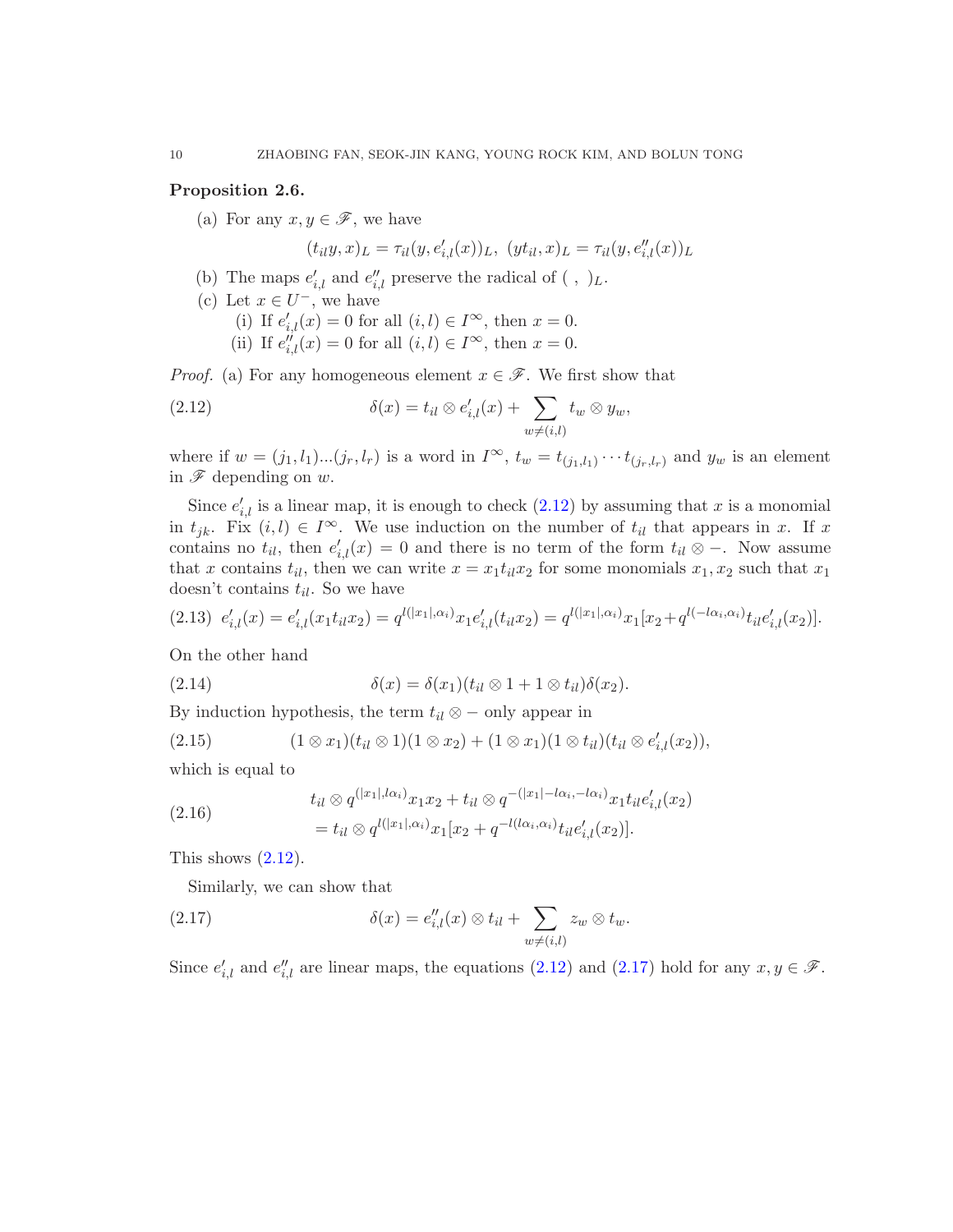For any  $\mathbf{c} \in \mathcal{C}_{il}$ , we have  $(t_{il}, t_{ic})_L = \delta_{(l),c} \tau_{il}$ . Thus

(2.18) 
$$
(t_{il}y, x)_L = \tau_{il}(y, e'_{i,l}(x))_L, \ (yt_{il}, x)_L = \tau_{il}(y, e''_{i,l}(x))_L
$$

for any  $x, y \in \mathscr{F}$ .

(b) Since  $\tau_{il} = (t_{il}, t_{il})_L \neq 0$ , our assertion follows.

(c) Note that each monomial ends with some  $t_{jk}$ 's. By (a), if  $e''_{i,l}(x) = 0$  for all  $(i, l) \in I^{\infty}$ , then x belongs to the radial of (, )<sub>L</sub>, which is equal to 0 in  $U^{-}$ . −. □

For any  $i \in I^{\text{re}}$  and  $n \in \mathbb{N}$ , we set

$$
t_i^{(n)} = \frac{t_i^n}{[n]_i!}.
$$

By a similar argument as [\[13,](#page-23-7) 1.4.2], we have the following Lemma.

Lemma 2.7. We have

(2.19) 
$$
\delta(t_i^{(n)}) = \sum_{p+p'=n} q_i^{-pp'} t_i^{(p)} \otimes t_i^{(p')}
$$

for any  $i \in I^{re}$  and  $n \in \mathbb{N}$ .

**Proposition 2.8.** For any  $i \in I^{\text{re}}$ ,  $(j, l) \in I^{\infty}$ , and  $i \neq (j, l)$ , we have

$$
\sum_{p+p'=1-la_{ij}}(-1)^pt_i^{(p)}t_{jl}t_i^{(p')}=0
$$

in  $U_q(\mathfrak{g})$ .

*Proof.* If  $i \in I^{\text{re}}$ , we have  $a_{ij} = \frac{2(\alpha_i, \alpha_j)}{(\alpha_i, \alpha_i)}$  $\frac{\alpha_i,\alpha_j}{(\alpha_i,\alpha_i)}$ . Set

$$
R_{i,(j,l)} = \sum_{p+p'=1-l a_{ij}} (-1)^p t_i^{(p)} t_{jl} t_i^{(p')}.
$$

By [\(2.6\)](#page-9-2), we only need to show that  $e''_{\mu}(R_{i,(j,l)}) = 0$  for all  $\mu \in I^{\infty}$ . It is clear that

$$
e''_{\mu}(R_{i,(j,l)}) = 0 \text{ if } \mu \neq i,(j,l).
$$

By the definition of  $e''_i$ , we have

(2.20) 
$$
e''_i(t_i^{(p)}t_{jl}t_i^{(p')}) = q^{(\alpha_i, -p'\alpha_i)}e''_i(t_i^{(p)}t_{jl})t_i^{(p')} + t_i^{(p)}t_{jl}e''_i(t_i^{(p')})
$$

$$
= q^{-p'(\alpha_i, \alpha_i)}q^{-(\alpha_i, \alpha_j)}q_i^{(1-p)}t_i^{(p-1)}t_{jl}t_i^{(p')} + q_i^{(1-p')}t_i^{(p)}t_{jl}t_i^{(p'-1)}.
$$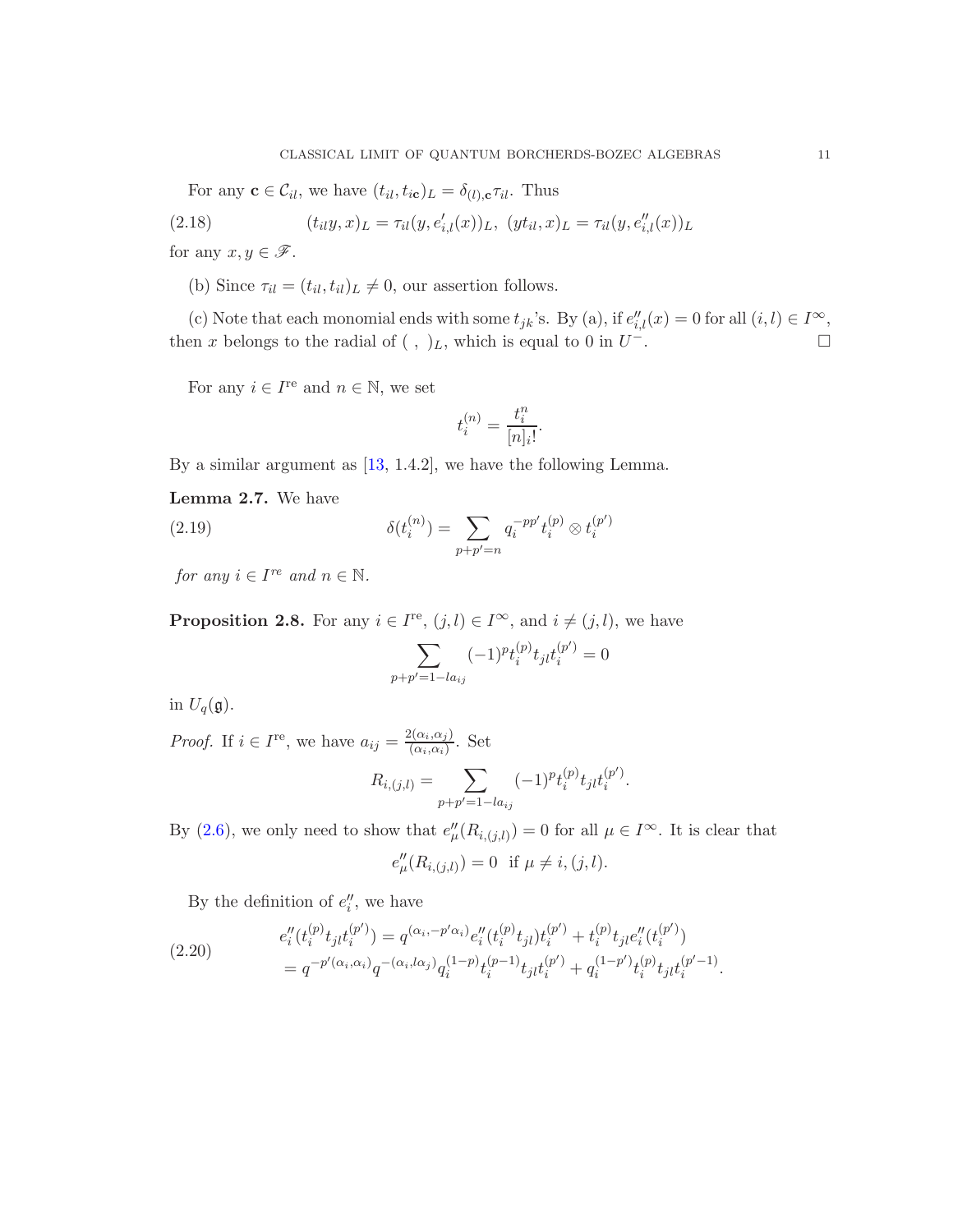Thus

<span id="page-11-0"></span>
$$
e''_i(R_{i,(j,l)}) = \sum_{p+p'=1-l a_{ij}} (-1)^p q^{-p'(\alpha_i,\alpha_i)} q^{-(\alpha_i,l\alpha_j)} q_i^{(1-p)} t_i^{(p-1)} t_{j} t_i^{(p')}
$$
  
+ 
$$
\sum_{p+p'=1-l a_{ij}} (-1)^p q_i^{(1-p')} t_i^{(p)} t_{j} t_i^{(p'-1)}
$$
  
(2.21)  
= 
$$
\sum_{0 \le p \le 1-l a_{ij}} (-1)^p q^{-(1-l a_{ij}-p)(\alpha_i,\alpha_i)} q^{-(\alpha_i,l\alpha_j)} q_i^{(1-p)} t_i^{(p-1)} t_{j} t_i^{(1-l a_{ij}-p)}
$$
  
+ 
$$
\sum_{0 \le p \le 1-l a_{ij}} (-1)^p q_i^{(l a_{ij}+p)} t_i^{(p)} t_{j} t_i^{(-l a_{ij}-p)}.
$$

The coefficient of  $t_i^{(p)}$  ${}_{i}^{(p)}t_{jl}t_{i}^{(-la_{ij}-p)}$  $i^{(-ia_{ij}-p)}$  in the first sum of  $(2.21)$  is

$$
(-1)^{p+1}q^{-(-la_{ij}-p)(\alpha_i,\alpha_i)}q^{-(\alpha_i,l\alpha_j)}q_i^{-p}
$$
  
=  $(-1)^{p+1}q^{(l\frac{2(\alpha_i,\alpha_j)}{(\alpha_i,\alpha_i)}+p)(\alpha_i,\alpha_i)-l(\alpha_i,\alpha_j)+(-p)\frac{(\alpha_i,\alpha_i)}{2})}$   
=  $(-1)^{p+1}q^{l(\alpha_i,\alpha_j)+p\frac{(\alpha_i,\alpha_i)}{2}}$   
=  $(-1)^{p+1}q_i^{(la_{ij}+p)}$ .

Hence, we have  $e''_i(R_{i,(j,l)})=0.$ 

By the definition of  $e''_{jl}$ , we have

(2.23) 
$$
e''_{jl}(t_i^{(p)}t_{jl}t_i^{(p')}) = q^{-l(\alpha_j, p'\alpha_i)}e''_{jl}(t_i^{(p)}t_{jl})t_i^{(p')} = q^{-l(\alpha_j, p'\alpha_i)}t_i^{(p)}t_i^{(p')}.
$$

So

(2.24) 
$$
e''_{jl}(R_{i,(j,l)}) = \sum_{0 \le p' \le 1 - la_{ij}} (-1)^{(1 - la_{ij} - p')} q^{-l(\alpha_j, p' \alpha_i)} t_i^{(1 - la_{ij} - p')} t_i^{(p')}.
$$

By  $\left[ 13,\, 1.3.4 \right]$  , we obtain

$$
\sum_{0\le p'\le 1-l\frac{2(\alpha_i,\alpha_j)}{(\alpha_i,\alpha_i)}}(-1)^{(1-l\frac{2(\alpha_i,\alpha_j)}{(\alpha_i,\alpha_i)}-p')}q^{-l(\alpha_j,p'\alpha_i)}\left[1-l\frac{2(\alpha_i,\alpha_j)}{(\alpha_i,\alpha_i)}\right]_i=0.
$$

Hence, we get  $e''_{jl}(R_{i,(j,l)}) = 0$ . This finishes the proof.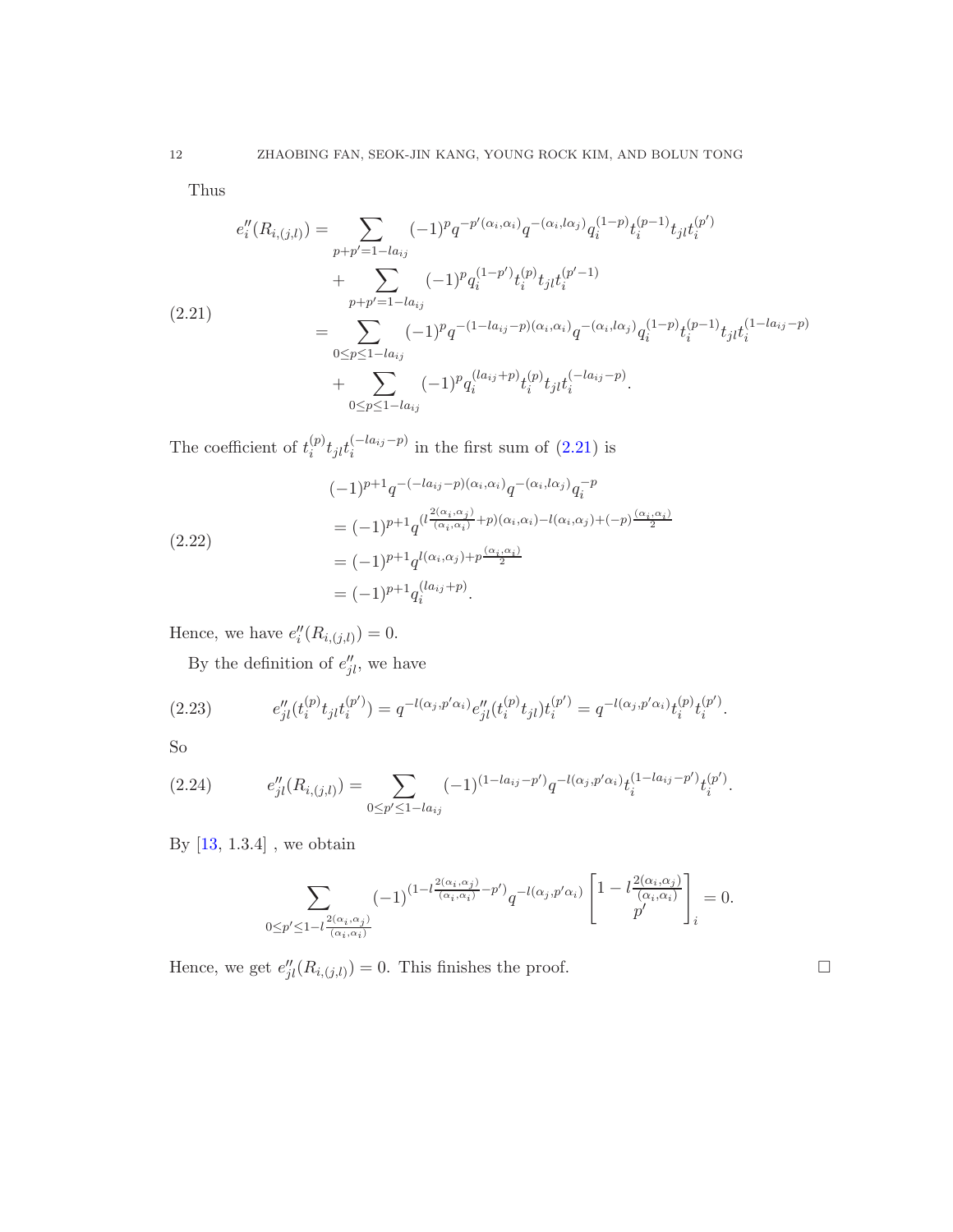By the above arguments, we have primitive generators  $t_{il}((i, l) \in I^{\infty})$  in  $U^-$  of degree  $-l\alpha_i$  and  $s_{il}((i, l) \in I^{\infty})$  in  $U^+$  of degree  $l\alpha_i$  satisfying

<span id="page-12-0"></span>(2.25) 
$$
s_{il}t_{jk} - t_{jk}s_{il} = \delta_{ij}\delta_{lk}\tau_{il}(K_i^l - K_i^{-l}),
$$

$$
\sum_{k=0}^{1-la_{ij}} (-1)^k \begin{bmatrix} 1 - la_{ij} \\ k \end{bmatrix}_{i} t_i^{1-la_{ij} - k} t_{jl} t_i^k = 0 \text{ for } i \in I^{\text{re}}, i \neq (j, l).
$$

By using the involution  $\omega$ , we get

(2.26) 
$$
\sum_{k=0}^{1-l a_{ij}} (-1)^k \begin{bmatrix} 1 - l a_{ij} \\ k \end{bmatrix}_{i} s_i^{1-l a_{ij} - k} s_{jl} s_i^k = 0 \text{ for } i \in I^{\text{re}}, i \neq (j, l).
$$

Since  $t_{il}$ (resp.  $s_{il}$ ) can be written as a homogeneous polynomial of  $f_{ik}$ (resp.  $e_{ik}$ ) for  $k \leq l$ , we have

<span id="page-12-1"></span>(2.27) 
$$
q^{h}t_{jl}q^{-h} = q^{-l\alpha_{j}(h)}t_{jl}, \quad q^{h}s_{jl}q^{-h} = q^{l\alpha_{j}(h)}s_{jl} \text{ for } h \in P^{\vee}, (j,l) \in I^{\infty},
$$

and

(2.28) 
$$
[t_{ik}, t_{jl}] = [s_{ik}, s_{jl}] = 0 \text{ for } a_{ij} = 0.
$$

## 3. A1-form of the quantum Borcherds-Bozec algebras

We consider the localization of  $\mathbb{Q}[q]$  at the ideal  $(q-1)$ :

(3.1) 
$$
\mathbb{A}_1 = \{ f(q) \in \mathbb{Q}(q) \mid f \text{ is regular at } q = 1 \}
$$

$$
= \{ g/h \mid g, h \in \mathbb{Q}[q], h(1) \neq 0 \}
$$

Let  $\mathbb{J}_1$  be the unique maximal ideal of the local ring A<sub>1</sub>, which is generated by  $(q-1)$ . Then we have an isomorphism of fields

$$
\mathbb{A}_1/\mathbb{J}_1 \xrightarrow{\sim} \mathbb{Q}, \quad f(q) + \mathbb{J}_1 \mapsto f(1).
$$

Note that, for  $i \in I^{re}$ ,  $[n]_i$  and  $\begin{bmatrix} n \\ k \end{bmatrix}$ k 1 i are elements of  $\mathbb{Z}[q, q^{-1}] \subseteq \mathbb{A}_1$ . For any  $h \in P^{\vee}$ ,  $n \in \mathbb{Z}$ , we formally define

$$
(q^h; n)_q = \frac{q^h q^n - 1}{q - 1} \in U^0.
$$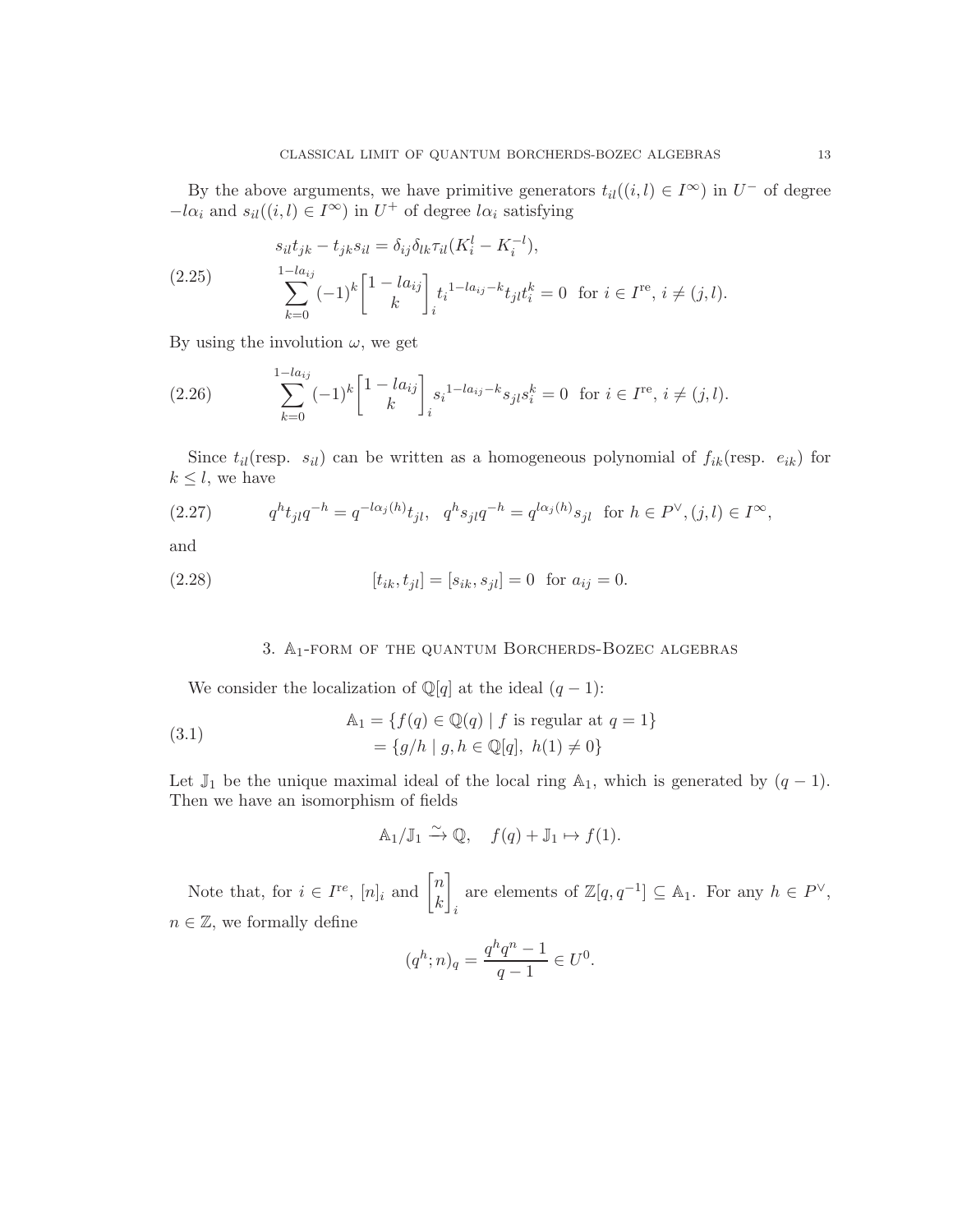**Definition 3.1.** We define the  $A_1$ -form, denote by  $U_{A_1}$  of the quantum Borcherds-Bozec algebra  $U_q(\mathfrak{g})$  to be the  $\mathbb{A}_1$ -subalgebra generated by the elements  $s_{il}$ ,  $T_{il}$ ,  $q^h$  and  $(q^h; 0)_q$ , for all  $(i, l) \in I^{\infty}$  and  $h \in P^{\vee}$ , where

(3.2) 
$$
T_{il} = \frac{1}{\tau_{il}} \frac{1}{q_i^2 - 1} t_{il} \text{ for } (i, l) \in I^{\infty}.
$$

Let  $U_{\mathbb{A}_1}^+$  (resp.  $U_{\mathbb{A}_1}^-$ ) be the  $\mathbb{A}_1$ -subalgebra of  $U_{\mathbb{A}_1}$  generated by the elements  $s_{il}$  (resp.  $T_{il}$ ) for  $(i, l) \in I^{\infty}$ , and  $U_{\mathbb{A}_1}^0$  be the subalgebra of  $U_{\mathbb{A}_1}$  generated by  $q^h$  and  $(q^h; 0)_q$  for  $(h \in P^{\vee}).$ 

## <span id="page-13-0"></span>Lemma 3.2.

(a) 
$$
(q^h; n)_q \in U_{\mathbb{A}_1}^0
$$
 for all  $n \in \mathbb{Z}$  and  $h \in P^{\vee}$ .  
\n(b)  $\frac{K_i^l - K_i^{-l}}{q_i^2 - 1} \in U_{\mathbb{A}_1}^0$ .

Proof. It is straightforward to check that

(3.3)  
\n
$$
(q^{h}; n)_{q} = q^{n}(q^{h}; 0)_{q} + \frac{q^{n} - 1}{q - 1},
$$
\n
$$
\frac{K_{i}^{l} - K_{i}^{-l}}{q_{i}^{2} - 1} = \frac{q - 1}{q_{i}^{2} - 1}(1 + K_{i}^{-l})\frac{K_{i}^{l} - 1}{q - 1}.
$$
\nThe lemma follows.

The next proposition shows that the triangular decomposition  $(2.6)$  of  $U_q(\mathfrak{g})$  carries over to its  $\mathbb{A}_1$ -form.

<span id="page-13-1"></span>**Proposition 3.3.** We have a natural isomorphism of  $A_1$ -modules

(3.4) 
$$
U_{A_1} \cong U_{A_1}^- \otimes U_{A_1}^0 \otimes U_{A_1}^+
$$

induced from the triangular decomposition of  $U_q(\mathfrak{g})$ .

*Proof.* Consider the canonical isomorphism  $\varphi: U_q(\mathfrak{g}) \stackrel{\sim}{\to} U^- \otimes U^0 \otimes U^+$  given by multiplication. By  $(2.25)$  and  $(2.27)$ , we have the following commutation relations

(3.5)  
\n
$$
s_{il}(q^{h}; 0)_{q} = (q^{h}; -l\alpha_{i}(h))_{q}s_{il},
$$
\n
$$
(q^{h}; 0)_{q}T_{il} = T_{il}(q^{h}; -l\alpha_{i}(h))_{q},
$$
\n
$$
s_{il}T_{jk} - T_{jk}s_{il} = \delta_{ij}\delta_{lk}\frac{K_{i}^{l} - K_{i}^{-l}}{q_{i}^{2} - 1}.
$$

Combining with [\(3.2\)](#page-13-0), we can see that the image of  $\varphi$  lies inside  $U_{\mathbb{A}_1}^- \otimes U_{\mathbb{A}_1}^0 \otimes U_{\mathbb{A}_1}^+$  $\Box$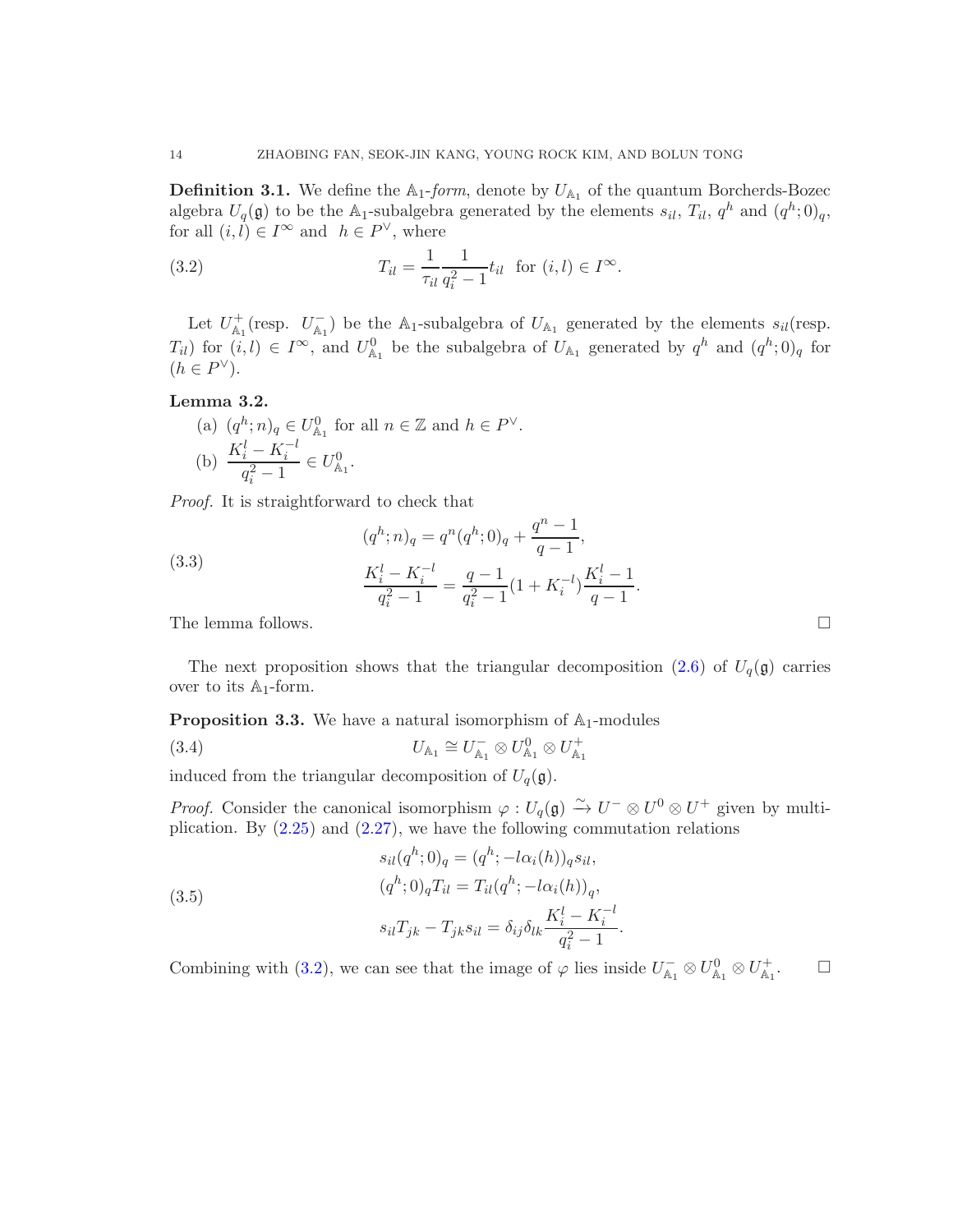The representation theory of quantum Borcherds-Bozec algebras has been studied by Kang and Kim in [\[8\]](#page-22-6). In the following sections, we will use some notions defined in [\[8\]](#page-22-6), which are similar to those in classical representation theory of quantum groups.

Fix  $\lambda \in P$ , let  $V^q$  be a highest weight  $U_q(\mathfrak{g})$ -module with highest weight  $\lambda$  and highest weight vector  $v_{\lambda}$ . Then we have the  $\mathbb{A}_1$ -form for the highest weight modules.

**Definition 3.4.** The  $\mathbb{A}_1$ -form of  $V^q$  is defined to be the  $U_{\mathbb{A}_1}$ -module  $V_{\mathbb{A}_1} = U_{\mathbb{A}_1} v_\lambda$ .

By the definition of highest weight module and  $V_{\mathbb{A}_1}$ , it is easy to see that  $V_{\mathbb{A}_1} = U_{\mathbb{A}_1}^- v_\lambda$ . The highest weight  $U_q(\mathfrak{g})$ -module  $V^q$  has the weight space decomposition

(3.6) 
$$
V^q = \bigoplus_{\mu \leq \lambda} V^q_{\mu},
$$

where  $V^q_\mu = \{v \in V^q \mid q^h v = q^{\mu(h)}v \text{ for all } h \in P^\vee\}.$  For each  $\mu \in P$ , we define the *weight* space  $(\hat{V}_{A_1})_{\mu} = V_{A_1} \cap \hat{V}_{\mu}^q$ . The following proposition shows that  $V_{A_1}$  also has the weight space decomposition.

 $\textbf{Proposition 3.5.}\ \ V_{\mathbb{A}_1} = \bigoplus_{\mu \leq \lambda} (V_{\mathbb{A}_1})_{\mu}$ 

*Proof.* The proof is the same as  $[5,$  Proposition 3.3.6.

**Proposition 3.6.** For each  $\mu \in P$ , the weight space  $(V_{\mathbb{A}_1})_{\mu}$  is a free  $\mathbb{A}_1$ -module with  $\operatorname{rank}_{\mathbb{A}_1}(V_{\mathbb{A}_1})_{\mu} = \dim_{\mathbb{Q}(q)} V_{\mu}^q.$ 

*Proof.* We first show that  $(V_{A_1})_{\mu}$  is finite generated as an  $A_1$ -module. Since we have  $V_{\mathbb{A}_1} = U_{\mathbb{A}_1}^- v_\lambda$ , every element in  $V_{\mathbb{A}_1}$  is a polynomial of  $T_{il}$  with coefficients in  $\mathbb{A}_1$ . Assume that  $\lambda = \mu + \alpha$  for some  $\alpha \in Q_+$ . Then for each  $v \in A_1$  with weight  $\mu$ , v must be a A<sub>1</sub>-linear combination of  $\{T_{i_1l_1}\cdots T_{i_p l_p}v_\lambda\mid l_1\alpha_{l_1}+\cdots l_p\alpha_{l_p}=\alpha\}$ , which is a finite set.

Let  $\{T_\zeta v_\lambda\}$  be a  $\mathbb{Q}(q)$ -basis of  $V_\mu^q$ , where  $T_\zeta$  are monomials in  $T_{il}$ . The set  $\{T_\zeta v_\lambda\}$ certainly belongs to  $(V_{A_1})_\mu$  and is also  $A_1$ -linearly independent. So we have  $rank_{A_1}(V_{A_1})_\mu \ge$  $\dim_{\mathbb{Q}(q)} V^q_{\mu}$ . Let  $\{u_1, \dots, u_p\}$  be an A<sub>1</sub>-linearly independent subset of  $(V_{A_1})_{\mu}$ . Consider a  $\mathbb{Q}(q)$ -linear dependence relation

$$
c_1(q)u_1 + \cdots + c_p(q)u_p = 0, \ c_k(q) \in \mathbb{Q}(q)
$$
 for  $k = 1, \dots, p$ .

Multiplying some powers of  $(q - 1)$  if needed, we may assume that all  $c_k(q) \in A_1$ , which implies that  $c_k(q) = 0$  for all  $k = 1, \dots, p$ . Hence  $u_1, \dots, u_p$  are linearly independent over  $\mathbb{Q}(q)$  and rank $_{A_1}(V_{A_1})_{\mu} \leq \dim_{\mathbb{Q}(q)} V_{\mu}^q$ , which completes the proof.

**Corollary 3.7.** The  $\mathbb{Q}(q)$ -linear map  $\varphi : \mathbb{Q}(q) \otimes_{\mathbb{A}_1} V_{\mathbb{A}_1} \to V^q$  given by  $c \otimes v \mapsto cv$  is an isomorphism.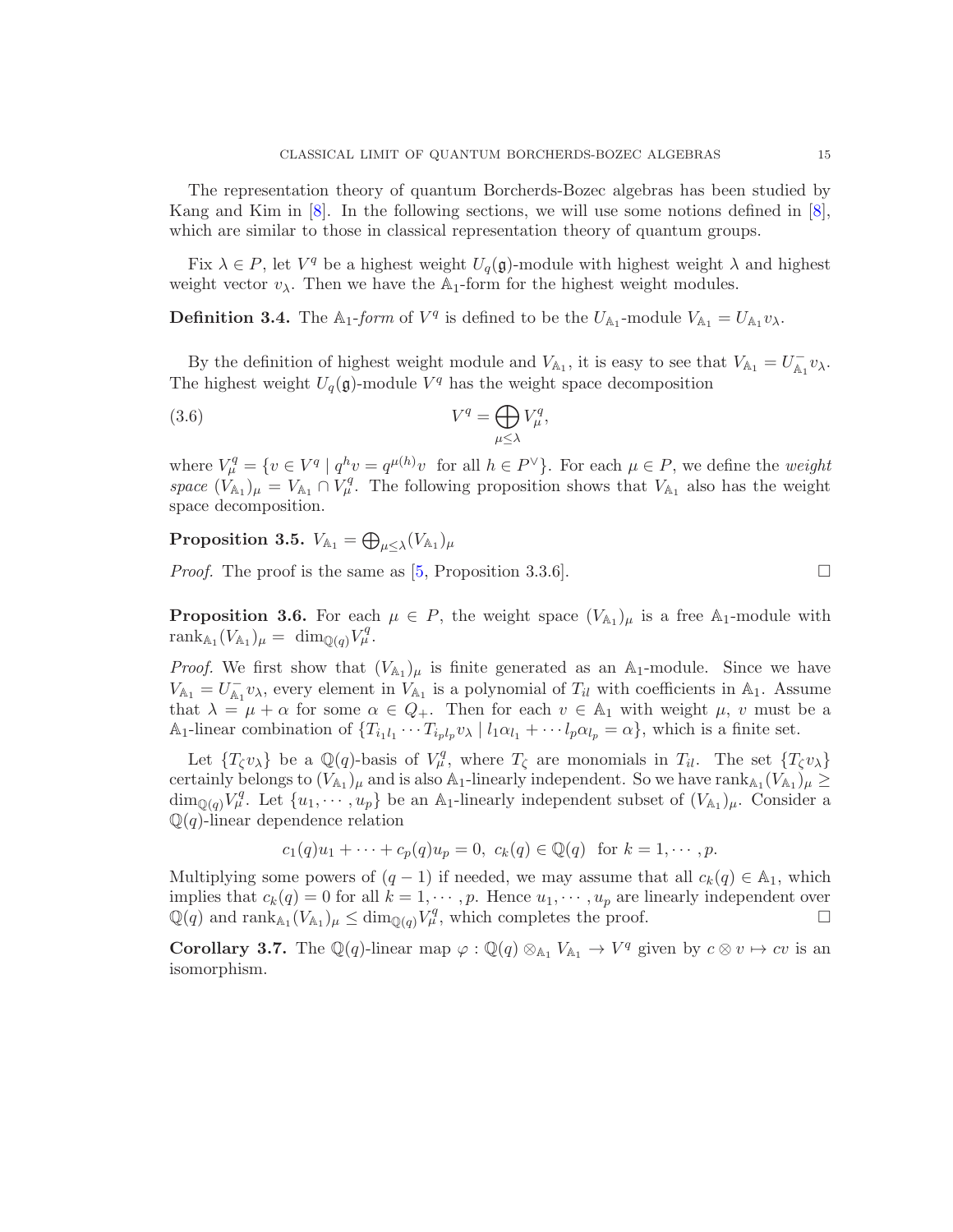#### 4. Classical limit of quantum Borcherds-Bozec algebras

Define the Q-linear vector spaces

(4.1) 
$$
U_1 = (\mathbb{A}_1/\mathbb{J}_1) \otimes_{\mathbb{A}_1} U_{\mathbb{A}_1} \cong U_{\mathbb{A}_1}/\mathbb{J}_1 U_{\mathbb{A}_1},
$$

$$
V^1 = (\mathbb{A}_1/\mathbb{J}_1) \otimes_{\mathbb{A}_1} V_{\mathbb{A}_1} \cong V_{\mathbb{A}_1}/\mathbb{J}_1 V_{\mathbb{A}_1}.
$$

Then  $V^1$  is naturally a  $U^1$ -module. Consider the natural maps

(4.2) 
$$
U_{A_1} \to U_1 = U_{A_1}/\mathbb{J}_1 U_{A_1},
$$

$$
V_{A_1} \to V^1 = V_{A_1}/\mathbb{J}_1 V_{A_1}.
$$

The passage under these maps is referred to as taking the classical limit. We will denote by  $\bar{x}$  the image of x under the classical limit. Notice that q is mapped to 1 under these maps.

For each  $\mu \in P$ , set  $V^1_\mu = (\mathbb{A}_1/\mathbb{J}_1) \otimes_{\mathbb{A}_1} (V_{\mathbb{A}_1})_\mu$ . Then we have

# <span id="page-15-0"></span>Proposition 4.1.

- (a)  $V^1 = \bigoplus_{\mu \leq \lambda} V^1_{\mu}$ .
- (b) For each  $\mu \in P$ ,  $\dim_{\mathbb{Q}} V^1_{\mu} = \text{rank}_{\mathbb{A}_1}(V_{\mathbb{A}_1})_{\mu} = \dim_{\mathbb{Q}(q)} V^q_{\mu}$ .

Let  $\overline{h} \in U_1$  denote the classical limit of the element  $(q^h; 0)_q \in U_{\mathbb{A}_1}$ . As in [\[5\]](#page-22-4), we have the following lemma.

### Lemma 4.2.

- (i) For all  $h \in P^{\vee}$ , we have  $\overline{q^h} = 1$ .
- (ii) For any  $h, h' \in P^{\vee}$ ,  $\overline{h+h'} = \overline{h} + \overline{h'}$ . Hence, we have  $\overline{nh} = n\overline{h}$  for  $n \in \mathbb{Z}$ .

Define the subalgebras  $U_1^0 = \mathbb{Q} \otimes U_{\mathbb{A}_1}^0$  and  $U_1^{\pm} = \mathbb{Q} \otimes U_{\mathbb{A}_1}^{\pm}$ . The next theorem shows that we can define a surjective homomorphism from the universal enveloping algebra  $U(\mathfrak{g})$  to U<sub>1</sub>, and as a  $U(\mathfrak{g})$ -module,  $V^1$  is a highest weight module with highest weight  $\lambda \in P$  and highest weight vector  $\overline{v}_{\lambda}$ .

#### <span id="page-15-1"></span>Theorem 4.3.

- (a) The elements  $\overline{s}_{il}$ ,  $\overline{T}_{il}((i, l) \in I^{\infty})$  and  $\overline{h}(h \in P^{\vee})$  satisfy the defining relations of  $U(g)$ . Hence there exists a surjective Q-algebra homomorphism  $\psi : U(\mathfrak{g}) \to U_1$ sending  $e_{il}$  to  $\overline{s}_{il}$ ,  $f_{il}$  to  $\overline{T}_{il}$ , h to  $\overline{h}$ . In particular, the  $U_1$ -module  $V^1$  has a  $U(\mathfrak{g})$ module structure.
- (b) For each  $\mu \in P$ ,  $h \in P^{\vee}$ , the element  $\overline{h}$  acts on  $V^1_{\mu}$  as scalar multiplication by  $\mu(h)$ . So  $V^1_\mu$  is the  $\mu$ -weight space of the  $U(\mathfrak{g})$ -module  $V^1$ .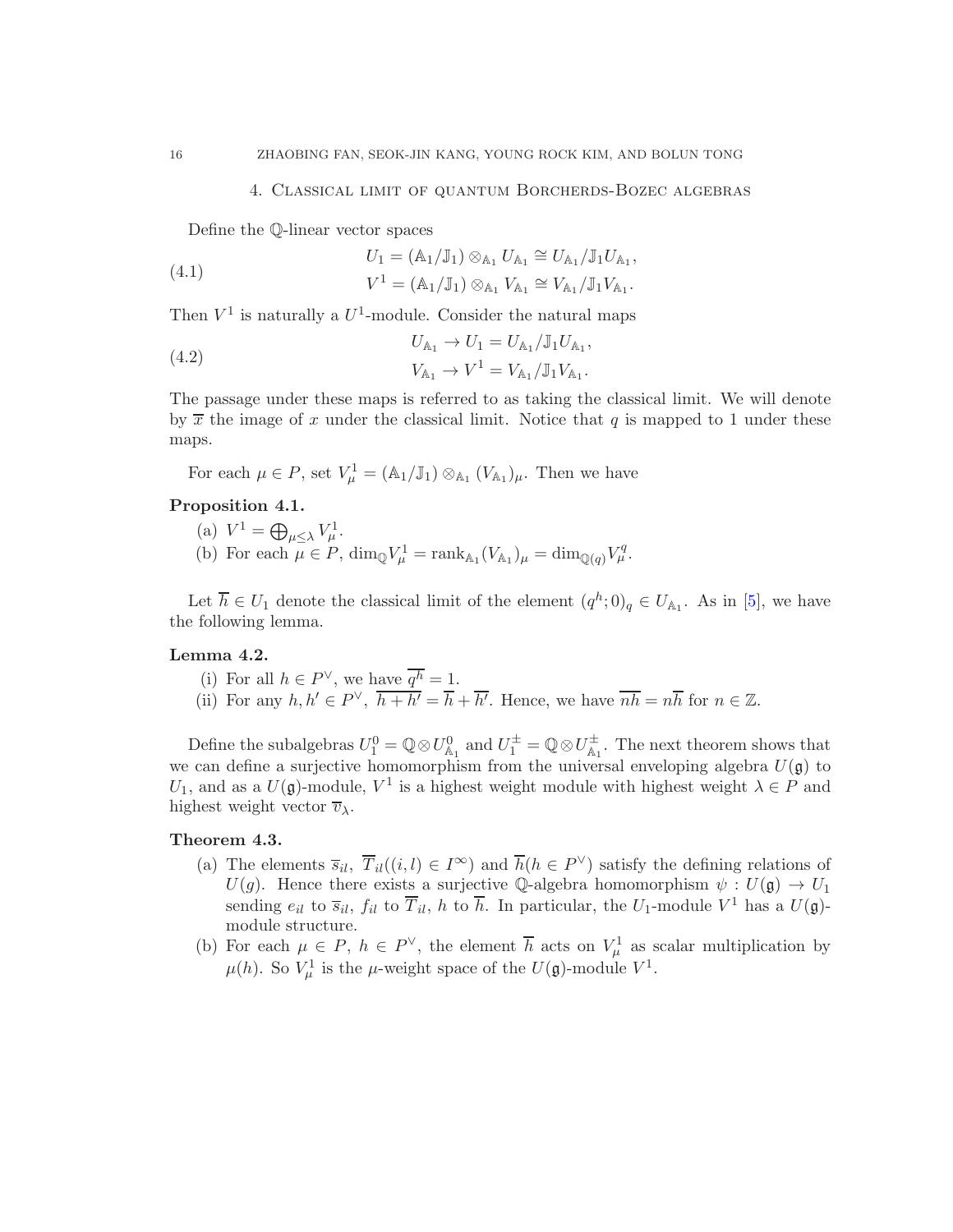(c) As a  $U(\mathfrak{g})$ -module,  $V^1$  is a highest weight module with highest weight  $\lambda \in P$  and highest weight vector  $\overline{v}_{\lambda}$ .

*Proof.* (a) Since 
$$
\frac{K_i^l - K_i^{-l}}{q_i^2 - 1} = \frac{q - 1}{q_i^2 - 1} (1 + K_i^{-l}) \frac{K_i^l - 1}{q - 1}
$$
, when we take classical limit, we get\n
$$
\frac{K_i^l - K_i^{-l}}{q_i^2 - 1} = \frac{1}{2r_i} \cdot 2 \cdot lr_i \overline{h}_i = l \overline{h}_i.
$$

By  $(2.25)$ , we have the following equation in  $U_1$ 

$$
\overline{s}_{il}\overline{T}_{jk} - \overline{T}_{jk}\overline{s}_{il} = \delta_{ij}\delta_{lk}l\overline{h}_{i},
$$

and it is the same as the commutation relations in  $U(\mathfrak{g})$ .

Since we have

$$
q^{h}s_{jl} = q^{l\alpha_{j}(h)}s_{jl}q^{h}, \quad q^{h}T_{jl} = q^{-l\alpha_{j}(h)}T_{jl}q^{h} \quad \text{for } h \in P^{\vee}, (j,l) \in I^{\infty},
$$
  
we get 
$$
\frac{q^{h}-1}{q-1}s_{il} = s_{il}\frac{q^{l\alpha_{i}(h)}q^{h}-1}{q-1} \text{ and}
$$
  
(4.3) 
$$
\frac{q^{h}-1}{q-1}s_{il} - s_{il}\frac{q^{h}-1}{q-1} = s_{il}\frac{q^{l\alpha_{i}(h)}-1}{q-1}q^{h}.
$$

Thus  $\overline{h}\overline{s}_{il} - \overline{s}_{il}\overline{h} = l\alpha_i(h)\overline{s}_{il}$ . Similarly, we have

$$
\overline{h}\ \overline{T}_{il} - \overline{T}_{il}\overline{h} = -l\alpha_i(h)\overline{T}_{il}.
$$

It is easy to check the commutation relations

(4.4) 
$$
[\overline{T}_{ik}, \overline{T}_{jl}] = [\overline{s}_{ik}, \overline{s}_{jl}] = 0 \text{ for } a_{ij} = 0.
$$

For  $i \in I^{\text{re}}$ , we have

$$
\overline{[n]}_i = n \text{ and } \overline{\begin{bmatrix} n \\ k \end{bmatrix}}_i = \begin{pmatrix} n \\ k \end{pmatrix}.
$$

Hence the remaining Serre relations follow.

(b) For  $v \in (V_{A_1})_\mu$  and  $h \in P^\vee$ , we have  $(q^h; 0)_q v = \frac{q^{\mu(h)-1}}{q}$  $\frac{q-1}{q-1}v$ . Hence when we take the classical limit, we obtain  $\overline{h}v = \mu(h)v$ .

(c) As a  $U(\mathfrak{g})$ -module, by (2), we have  $h\overline{v}_{\lambda} = \overline{h}\overline{v}_{\lambda} = \lambda(h)\overline{v}_{\lambda}$  in  $V^1$  for all  $h \in P^{\vee}$ . For each  $(i, l) \in I^{\infty}$ ,  $s_{il}\overline{v}_{\lambda}$  is zero. Therefore,  $V^1 = U^-_1 \overline{v}_{\lambda} = U^-(\mathfrak{g})\overline{v}_{\lambda}$  and hence  $V^1$  is a highest weight module with highest weight  $\lambda \in P$  and highest weight vector  $\overline{v}_{\lambda}$ .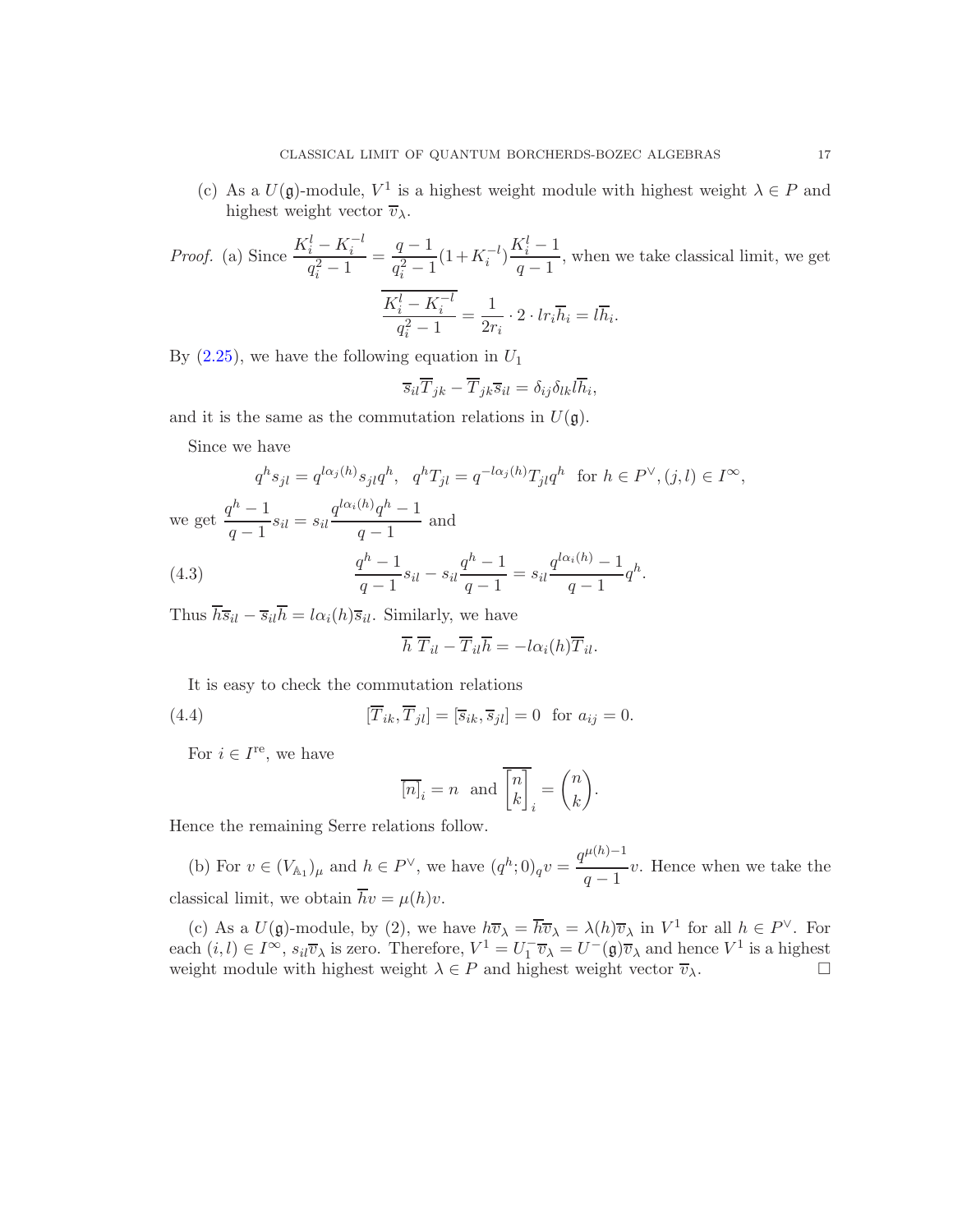Combining Proposition [4.1](#page-15-0) (b) and Theorem [4.3](#page-15-1) (b), we have  $\text{ch}V^1 = \text{ch}V^q$ . For a dominant integral weight  $\lambda \in P^+$ , the irreducible highest weight  $U_q(\mathfrak{g})$ -module  $V^q(\lambda)$  has the following property.

<span id="page-17-0"></span>**Proposition 4.4.** [\[8\]](#page-22-6) Let  $\lambda \in P^+$  and  $V^q(\lambda)$  be the irreducible highest weight module with highest weight  $\lambda$  and highest weight vector  $v_{\lambda}$ . Then the following statements hold.

- (a) If  $i \in I^{\text{re}}$ , then  $f_i^{\lambda(h_i)+1}v_\lambda = 0$ . i
- (b) If  $i \in I^{\text{im}}$  and  $\lambda(h_i) = 0$ , then  $f_{ik}v_\lambda = 0$  for all  $k > 0$ .

We now conclude that the classical limit of the irreducible highest weight  $U_q(\mathfrak{g})$ -module  $V^q(\lambda)$  is isomorphic to the irreducible highest  $U(\mathfrak{g})$ -module  $V(\lambda)$ .

**Theorem 4.5.** If  $\lambda \in P^+$  and  $V^q$  is the irreducible highest weight  $U_q(\mathfrak{g})$ -module  $V^q(\lambda)$ with highest weight  $\lambda$ , then  $V^1$  is isomorphic to the irreducible highest weight module  $V(\lambda)$  over  $U(\mathfrak{g})$  with highest weight  $\lambda$ .

*Proof.* By Proposition [4.4,](#page-17-0) if  $i \in I^{\text{re}}$ , then  $T_i^{\lambda(h_i)+1}$  $i^{\lambda(h_i)+1}v_\lambda = 0$ ; if  $i \in I^{\text{im}}$  and  $\lambda(h_i) = 0$ , then  $T_{ik}v_{\lambda} = 0$  for all  $k > 0$ . Therefore,  $V^1$  is a highest weight  $U_q(\mathfrak{g})$ -module with highest weight  $\lambda$  and highest weight vector  $\overline{v}_{\lambda}$  satisfying:

- (a) If  $i \in I^{\text{re}}$ , then  $f_i^{\lambda(h_i)+1}$  $\overline{v}_{i}^{\lambda(h_{i})+1}\overline{v}_{\lambda} = \overline{T}_{i}^{\lambda(h_{i})+1}$  $\overline{v}_{i}^{(n_{i})+1}\overline{v}_{\lambda}=0.$
- (b) If  $i \in I^{\text{im}}$  and  $\lambda(h_i) = 0$ , then  $f_{ik}\overline{v}_{\lambda} = \overline{T}_{ik}\overline{v}_{\lambda} = 0$  for all  $k > 0$ .

Hence  $V^1 \cong V(\lambda)$  by Proposition [1.3.](#page-4-2)

By Proposition [4.1](#page-15-0) (b), the character of  $V^q(\lambda)$  is the same as the character of  $V(\lambda)$ , which is given by (see,  $[7, 3]$  $[7, 3]$ )

(4.5)  
\n
$$
\operatorname{ch} V(\lambda) = \frac{\sum_{w \in W} \epsilon(w) e^{w(\lambda + \rho) - \rho} w(S_{\lambda})}{\prod_{\alpha \in \Delta_+} (1 - e^{-\alpha})^{\dim \mathfrak{g}_{\alpha}}}
$$
\n
$$
= \frac{\sum_{w \in W} \sum_{s \in F_{\lambda}} \epsilon(w) \epsilon(s) e^{w(\lambda + \rho - s) - \rho}}{\prod_{\alpha \in \Delta_+} (1 - e^{-\alpha})^{\dim \mathfrak{g}_{\alpha}}}.
$$

**Theorem 4.6.** The classical limit  $U_1$  of  $U_q(\mathfrak{g})$  is isomorphic to the universal enveloping algebra  $U(\mathfrak{a})$  as  $\mathbb{O}\text{-algebras}.$ 

*Proof.* By Theorem [4.3](#page-15-1) (a), we already have an epimorphism  $\psi : U(\mathfrak{g}) \to U_1$  sending  $e_{il}$ to  $\overline{s}_{il}$ ,  $f_{il}$  to  $\overline{T}_{il}$ , h to  $\overline{h}$ , respectively. So it is sufficient to show that  $\psi$  is injective.

We first show that the restriction  $\psi_0$  of  $\psi$  to  $U^0(\mathfrak{g})$  is an isomorphism of  $U^0(\mathfrak{g})$  onto  $U_1^0$ . Note that  $\psi_0$  is certainly surjective. Since  $\chi = \{h_i \mid i \in I\} \cup \{d_i \mid i \in I\}$  is a Z-basis of the free Z-lattice  $P^{\vee}$ , it is also a Q-basis of the Cartan subalgebra h. Thus any element of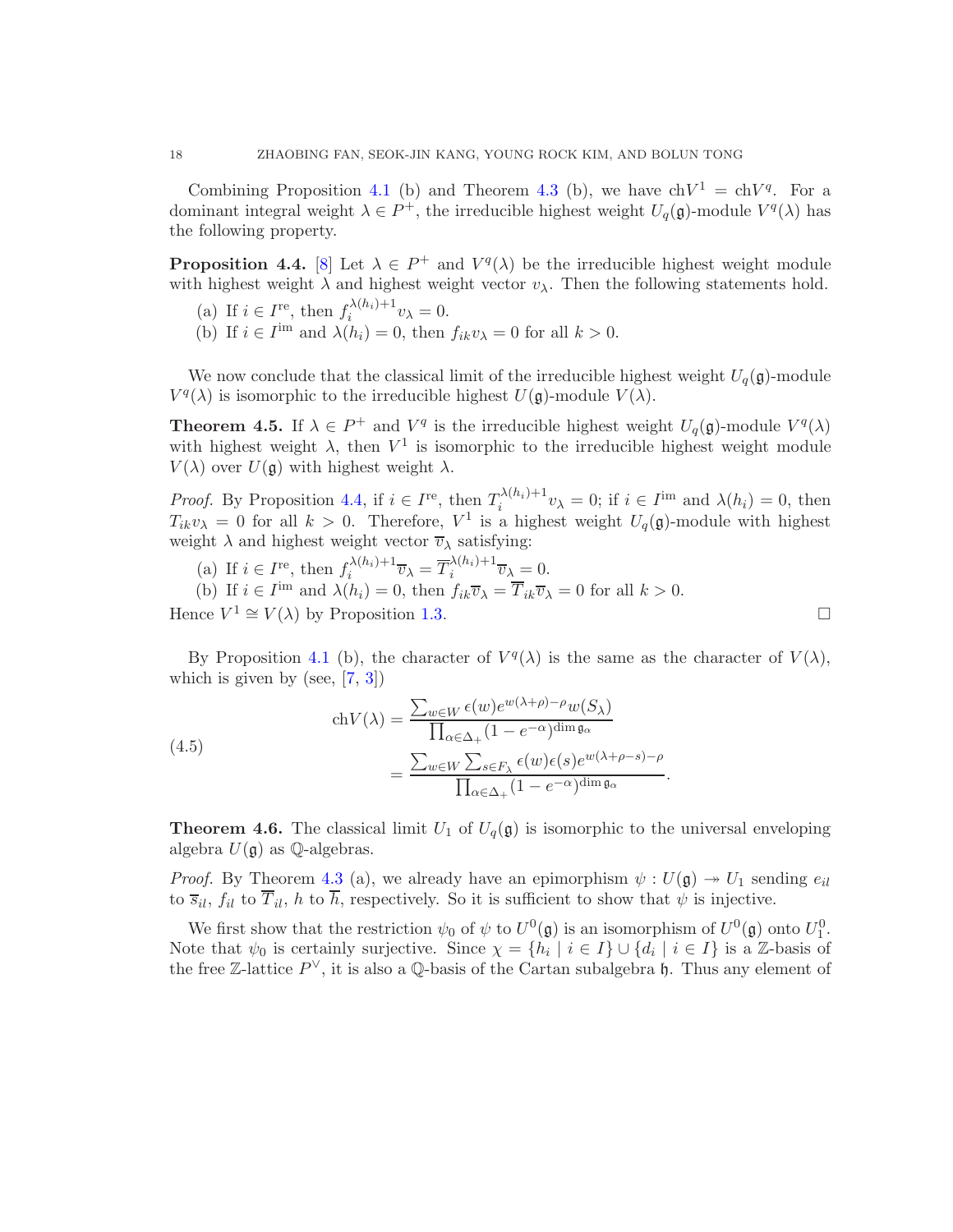$U^0(\mathfrak{g})$  may be written as a polynomial in  $\chi$ . Suppose  $g \in \text{Ker}\psi_0$ . Then, for each  $\lambda \in P$ , we have

$$
0 = \psi_0(g) \cdot \overline{v}_{\lambda} = \lambda(g)\overline{v}_{\lambda},
$$

where  $v_{\lambda}$  is a highest weight vector of a highest weight  $U_q(\mathfrak{g})$ -module of highest weight  $\lambda$ and  $\lambda(g)$  denotes the polynomial in  $\{\lambda(x) \mid x \in \chi\}$  corresponding to g. Hence, we have  $\lambda(g) = 0$  for every  $\lambda \in P$ . Since we may take any integer value for  $\lambda(x)(x \in \chi)$ , g must be zero, which implies that  $\psi_0$  is injective.

Next, we show that the restriction of  $\psi$  to  $U^-(\mathfrak{g})$ , denote by  $\psi_-,$  is an isomorphism of  $U^-(\mathfrak{g})$  onto  $U_1^-$ . Suppose Ker $\psi_-\neq 0$ , and take a non-zero element  $u=\sum a_{\zeta}f_{\zeta}\in\text{Ker}\psi_-,$ where  $a_{\zeta} \in \mathbb{Q}$  and  $f_{\zeta}$  are monomials in  $f_{il}$ 's  $(i, l) \in I^{\infty}$ . Let N be the maximal length of the monomials  $f_{\zeta}$  in the expression of u and choose a dominant integral weight  $\lambda \in P^+$ such that  $\lambda(h_i) > N$  for all  $i \in I$ . The kernel of the  $U^-(\mathfrak{g})$ -module homomorphism  $\varphi$ :  $U^-(\mathfrak{g}) \to V^1$  given by  $x \mapsto \psi(x) \cdot \overline{v}_{\lambda}$  is the left ideal of  $U^-(\mathfrak{g})$  generated by  $f_i^{\lambda(h_i)+1}$  $i^{\lambda(h_i)+1}$   $(i \in I^{\text{re}})$ and  $f_{il}$  for  $i \in I^{\text{im}}$  with  $\lambda(h_i) = 0$ . Because of the choice of  $\lambda$ , it is generated by  $f_i^{\lambda(h_i)+1}$ i for all  $i \in I^{\text{re}}$ .

Therefore,  $u = \sum a_{\zeta} f_{\zeta} \notin \text{Ker}\varphi$ . That is,  $\psi_{-}(u) \cdot \overline{v}_{\lambda} = \psi(u) \cdot \overline{v}_{\lambda} \neq 0$ , which is a contradiction. Therefore,  $\text{Ker}\psi = 0$  and  $U^-(\mathfrak{g})$  is isomorphic to  $U_1^-$ .

Similarly, we have  $U^+(\mathfrak{g}) \cong U_1^+$ . Hence, by the triangular decomposition, we have the linear isomorphisms

$$
U(\mathfrak{g})\cong U^-(\mathfrak{g})\otimes U^0(\mathfrak{g})\otimes U^+(\mathfrak{g})\cong U_1^-\otimes U_1^0\otimes U_1^+\cong U_1,
$$

where the last isomorphism follows from Proposition [3.3.](#page-13-1) It is easy to see that this isomorphism is actually an algebra isomorphism.

We now show that  $U_1$  inherits a Hopf algebra structure from that of  $U_q(\mathfrak{g})$ . It suffices to show that  $U_{A_1}$  inherits the Hopf algebra structure from that of  $U_q(\mathfrak{g})$ . Since we have

<span id="page-18-0"></span>(4.6)  
\n
$$
\Delta(T_{il}) = T_{il} \otimes 1 + K_i^l \otimes T_{il}, \ \Delta(s_{il}) = s_{il} \otimes K_i^{-l} + 1 \otimes s_{il},
$$
\n
$$
\Delta(q^h) = q^h \otimes q^h,
$$
\n
$$
S(T_{il}) = -K_i^{-l} T_{il}, \ S(s_{il}) = -s_{il} K_i^l, \ S(q^h) = q^{-h},
$$
\n
$$
\epsilon(T_{il}) = \epsilon(s_{il}) = 0, \ \epsilon(q^h) = 1,
$$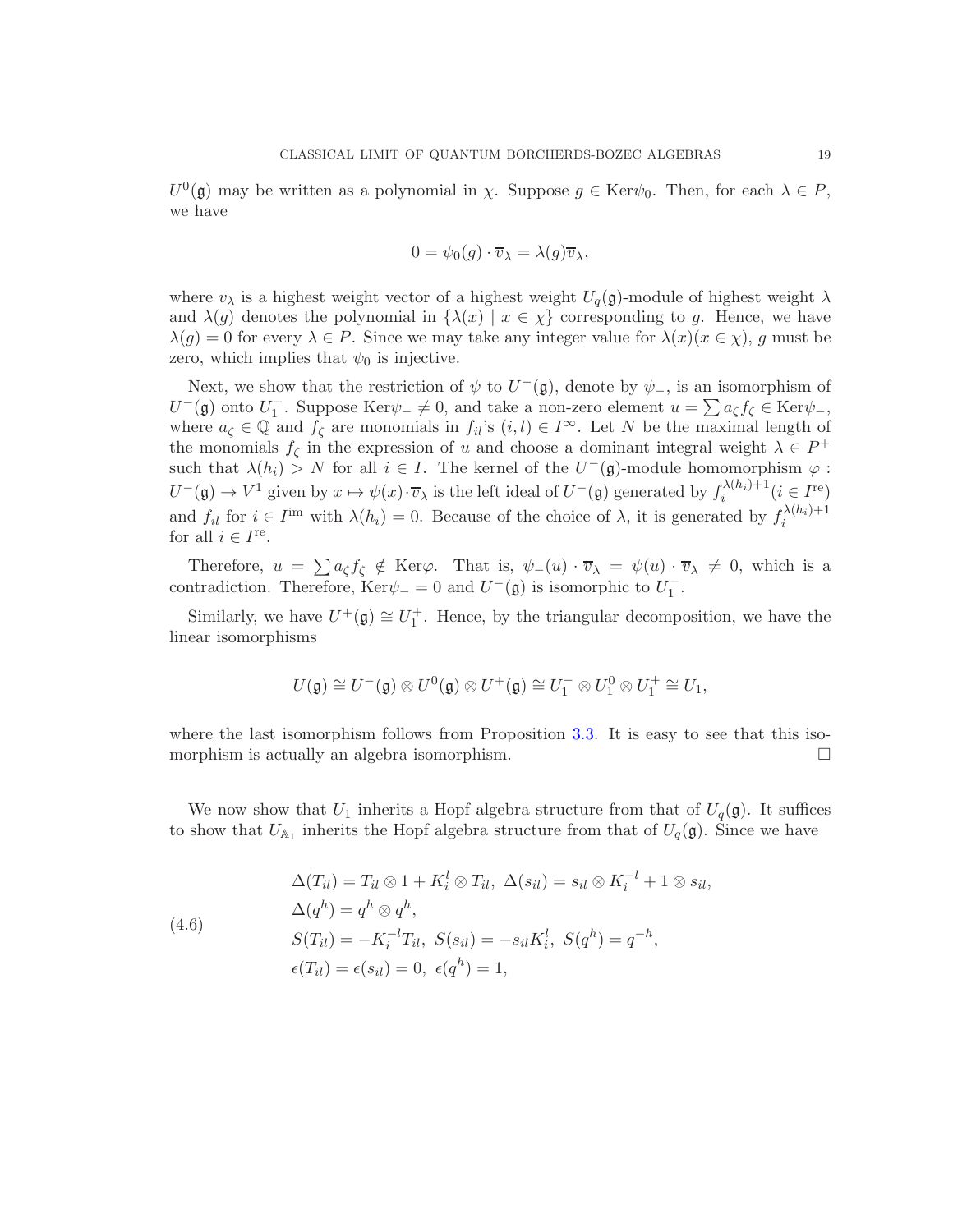we get

<span id="page-19-0"></span>(4.7)  
\n
$$
\Delta((q^h; 0)_q) = \frac{q^h \otimes q^h - 1 \otimes 1}{q - 1} = (q^h; 0)_q \otimes 1 + q^h \otimes (q^h; 0)_q,
$$
\n
$$
S((q^h; 0)_q) = (q^{-h}; 0)_q,
$$
\n
$$
\epsilon((q^h; 0)_q) = 0.
$$

Hence the maps  $\Delta: U_{\mathbb{A}_1} \to U_{\mathbb{A}_1} \otimes U_{\mathbb{A}_1}, \epsilon: U_{\mathbb{A}_1} \to \mathbb{A}_1$ , and  $S: U_{\mathbb{A}_1} \to U_{\mathbb{A}_1}$  are all well-defined and  $U_{\mathbb{A}_1}$  inherits a Hopf algebra structure from that of  $U_q(\mathfrak{g})$ .

Let us show that the Hopf algebra structure of  $U_1$  coincides with that of  $U(\mathfrak{g})$  under the isomorphism we have been considering. Taking the classical limit of the equations in  $(4.6)$  and in  $(4.7)$ , we have

$$
\Delta(\overline{T}_{il}) = \overline{T}_{il} \otimes 1 + 1 \otimes \overline{T}_{il}, \ \Delta(\overline{s}_{il}) = \overline{s}_{il} \otimes 1 + 1 \otimes \overline{s}_{il}, \ \Delta(\overline{h}) = \overline{h} \otimes 1 + 1 \otimes \overline{h},
$$
  
(4.8) 
$$
S(\overline{T}_{il}) = -\overline{T}_{il}, \ S(\overline{s}_{il}) = -\overline{s}_{il}, \ S(\overline{h}) = -\overline{h},
$$

$$
\epsilon(\overline{T}_{il}) = \epsilon(\overline{s}_{il}) = \epsilon(\overline{h}) = 0.
$$

This coincides with [\(1.3\)](#page-4-3). Therefore, we have the following corollary.

**Corollary 4.7.** The classical limit  $U_1$  of  $U_q(\mathfrak{g})$  inherits a Hopf algebra structure from that of  $U_q(\mathfrak{g})$  so that  $U_1$  and  $U(\mathfrak{g})$  are isomorphic as Hopf algebras over  $\mathbb{Q}$ .

Since  $U^-(\mathfrak{g}) \cong U_1^-,$  by the same argument in [\[5,](#page-22-4) Theorem 3.4.10], we have the following theorem when we take the classical limit on the Verma module over  $U_q(\mathfrak{g})$ .

**Theorem 4.8.** [\[5\]](#page-22-4) If  $\lambda \in P$  and  $V^q$  is the Verma module  $M^q(\lambda)$  over  $U_q(\mathfrak{g})$  with highest weight  $\lambda$ , then its classical limit  $V^1$  is isomorphic to the Verma module  $M(\lambda)$  over  $U(\mathfrak{g})$ with highest weight  $\lambda$ .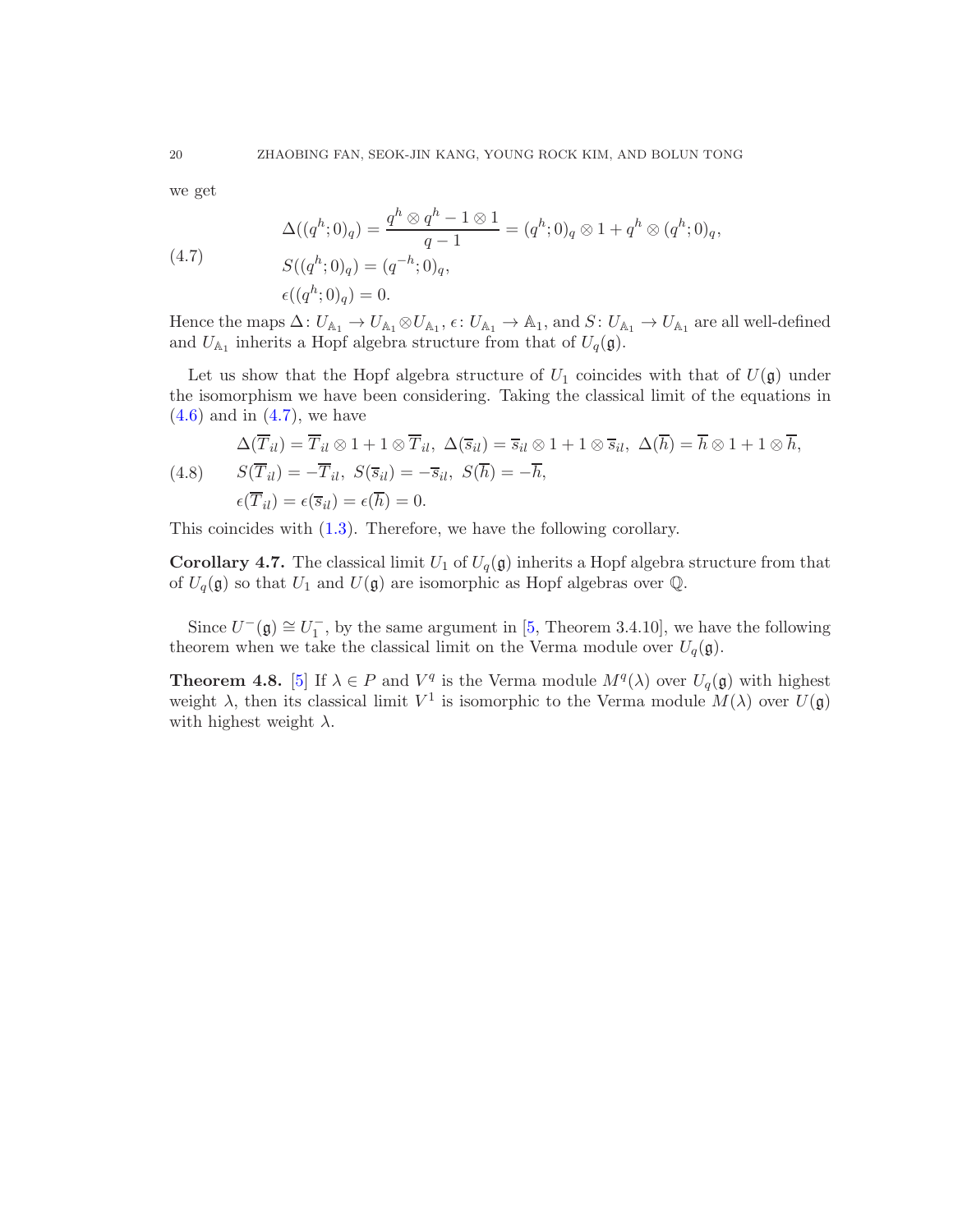## Appendix A.

We shall provide an explicit commutation relations for  $e_{ik}$  and  $f_{jl}$ , for  $(i, k), (j, l) \in I^{\infty}$ in  $U_q(\mathfrak{g})$ . Recall that, we have the co-multiplication formulas

$$
\Delta(f_{il}) = \sum_{m+n=l} q_{(i)}^{-mn} f_{im} K_i^n \otimes f_{in}.
$$

Then, the defining relation [\(2.5\)](#page-7-0) yields the following lemma.

**Lemma A.1.** [\[8\]](#page-22-6) For any  $i, j \in I$  and  $k, l \in \mathbb{Z}_{>0}$ , we have

- (a) If  $i \neq j$ , then  $e_{ik}$  and  $f_{jl}$  are commutative.
- <span id="page-20-0"></span>(b) If  $i = j$ , we have the following relations in  $U_q(\mathfrak{g})$  for all  $k, l > 0$

(A.1) 
$$
\sum_{\substack{m+n=k \ n+s=l}} q_{(i)}^{n(m-s)} \nu_{in} e_{is} f_{im} K_i^{-n} = \sum_{\substack{m+n=k \ n+s=l}} q_{(i)}^{-n(m-s)} \nu_{in} f_{im} e_{is} K_i^n.
$$

Since we have

$$
K_i^n e_{im} K_i^{-n} = q_{(i)}^{2nm} e_{im},
$$
  

$$
K_i^n f_{im} K_i^{-n} = q_{(i)}^{-2nm} f_{im}.
$$

We can modify the equations  $(A.1)$  as the following form

<span id="page-20-1"></span>(A.2) 
$$
\sum_{\substack{m+n=k \ n+s=l}} q_{(i)}^{n(s-m)} \nu_{in} K_i^{-n} e_{is} f_{im} = \sum_{\substack{m+n=k \ n+s=l}} q_{(i)}^{n(m-s)} \nu_{in} K_i^{n} f_{im} e_{is}.
$$

If  $i \in I^{\text{re}}$ , then  $k = l = 1$  and  $m = s$ , so there are only one commutation relation in this case

(A.3) 
$$
e_i f_i + \nu_{i1} K_i^{-1} = f_i e_i + \nu_{i1} K_i.
$$

If  $i \in I^{\text{im}}$  (we omit the notation "i" in this case for simplicity), we first assume that  $k = l$ . By  $(A.2)$ , we have

$$
k = l = 1, \quad e_1 f_1 + \nu_1 K^{-1} = f_1 e_1 + \nu_1 K,
$$
  
\n
$$
k = l = 2, \quad e_2 f_2 + \nu_1 K^{-1} e_1 f_1 + \nu_2 K^{-2} = f_2 e_2 + \nu_1 K f_1 e_1 + \nu_2 K^2,
$$
  
\n
$$
\dots
$$
  
\n
$$
k = l = n, \quad e_n f_n + \nu_1 K^{-1} e_{n-1} f_{n-1} + \dots + \nu_{n-1} K^{1-n} e_1 f_1 + \nu_n K^{-n}
$$
  
\n
$$
= f_n e_n + \nu_1 K f_{n-1} e_{n-1} + \dots + \nu_{n-1} K^{n-1} f_1 e_1 + \nu_n K^n.
$$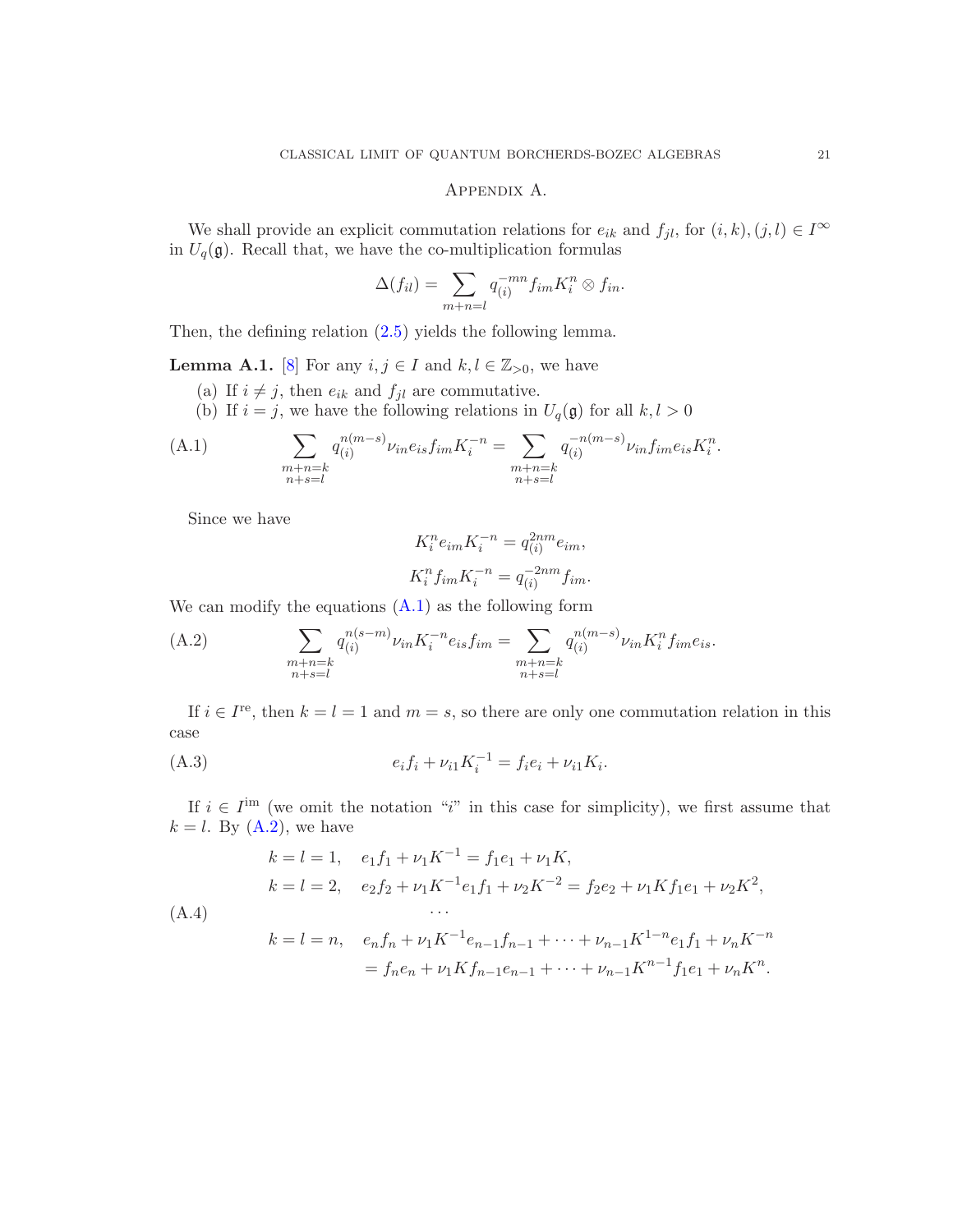By direct calculation, we can write  $e_n f_n - f_n e_n$  in the following way

$$
e_n f_n - f_n e_n = \alpha_1 f_{n-1} e_{n-1} + \alpha_2 f_{n-2} e_{n-2} + \dots + \alpha_{n-1} f_1 e_1 + \alpha_n,
$$

where

$$
\alpha_1 = \nu_1 (K - K^{-1}),
$$
\n
$$
\alpha_2 = \nu_2 (K^2 - K^{-2}) - \nu_1 K^{-1} \alpha_1 = \nu_2 (K^2 - K^{-2}) - \nu_1^2 K^{-1} (K - K^{-1}),
$$
\n
$$
\alpha_3 = \nu_3 (K^3 - K^{-3}) - \nu_1 K^{-1} \alpha_2 - \nu_2 K^{-2} \alpha_1
$$
\n
$$
= \nu_3 (K^3 - K^{-3}) - \nu_1 \nu_2 K^{-1} (K^2 - K^{-2}) + (\nu_1^3 - \nu_1 \nu_2) K^{-2} (K - K^{-1}),
$$
\n
$$
\dots
$$
\n
$$
\alpha_n = \nu_n (K^n - K^{-n}) - \nu_1 K^{-1} \alpha_{n-1} - \nu_2 K^{-2} \alpha_{n-2} - \dots - \nu_{n-1} K^{-(n-1)} \alpha_1.
$$

If  $m \in \mathbb{N}$  and  $\mathbf{c} = (c_1, \dots, c_d)$  is a composition of m (i.e.  $\mathbf{c} \in \mathcal{C}_m$ ), then we set  $\nu_{\mathbf{c}} = \prod_{k=1}^{d} \nu_k$  and  $\|\mathbf{c}\| = d$ .

<span id="page-21-0"></span>By induction, we have

(A.6) 
$$
e_n f_n = \sum_{p=1}^n \left\{ \sum_{r=1}^p \left[ \nu_r \vartheta_{p-r} K^{r-p} (K^r - K^{-r}) \right] \right\} f_{n-p} e_{n-p} + f_n e_n,
$$

where  $\vartheta_m = \sum_{\mathbf{c} \in \mathcal{C}_m} (-1)^{\|\mathbf{c}\|} \nu_{\mathbf{c}}$ . For example,  $\vartheta_4 = \nu_1^4 - 3\nu_1^2 \nu_2 + 2\nu_1 \nu_3 + \nu_2^2 - \nu_4$ . Next, we assume that  $k - l = t$ , then  $m - s = t$ . By [\(A.2\)](#page-20-1), we get

$$
\sum_{n=0}^{l} q_{(i)}^{-nt} \nu_n K^{-n} e_{l-n} f_{k-n} = \sum_{n=0}^{l} q_{(i)}^{nt} \nu_n K^n f_{k-n} e_{l-n}.
$$

Hence, we have

$$
e_l f_k + q_{(i)}^{-t} \nu_1 K^{-1} e_{l-1} f_{k-1} + \dots + q_{(i)}^{-(l-1)t} \nu_{l-1} K^{-(l-1)} e_1 f_{t+1} + q_{(i)}^{-lt} \nu_l K^{-l} f_t
$$
  
=  $f_k e_l + q_{(i)}^t \nu_1 K f_{k-1} e_{l-1} + \dots + q_{(i)}^{(l-1)t} \nu_{l-1} K^{(l-1)} f_{t+1} e_1 + q_{(i)}^{lt} \nu_l K^l f_t.$ 

We substitute K by  $q_{(i)}^t K$  in formula [\(A.6\)](#page-21-0) and obtain

<span id="page-21-1"></span>(A.7) 
$$
e_l f_k = \sum_{p=1}^l \left\{ \sum_{r=1}^p \left[ \nu_r \vartheta_{p-r} (q_{(i)}^t K)^{r-p} ((q_{(i)}^t K)^r - (q_{(i)}^t K)^{-r}) \right] \right\} f_{k-p} e_{l-p} + f_k e_l.
$$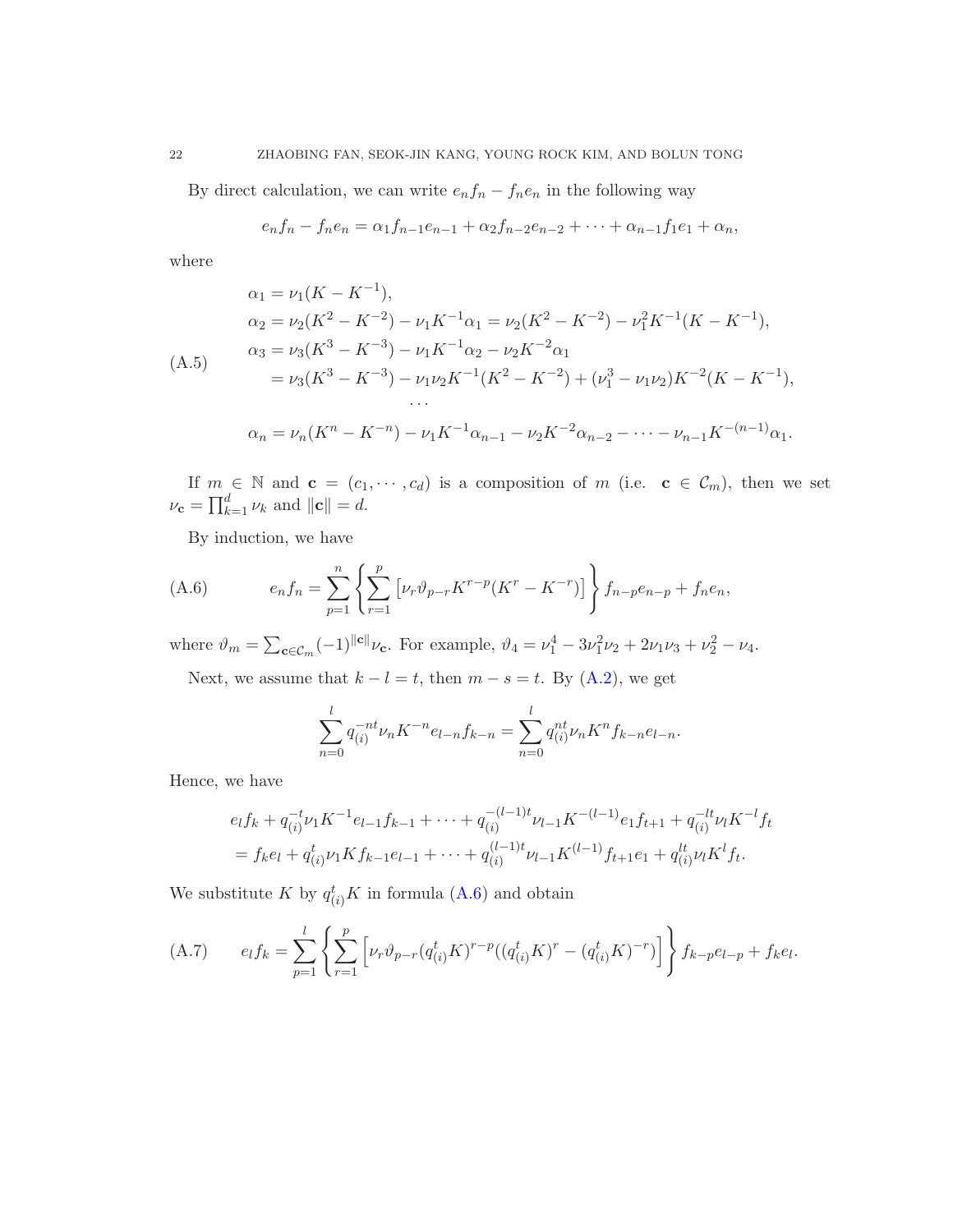Finally, we assume that  $l - k = t$ , then  $s - m = t$ . By  $(A.2)$ , we get

$$
\sum_{n=0}^{k} q_{(i)}^{nt} \nu_n K^{-n} e_{l-n} f_{k-n} = \sum_{n=0}^{k} q_{(i)}^{-nt} \nu_n K^n f_{k-n} e_{l-n}.
$$

Hence, we have

$$
e_l f_k + q_{(i)}^t \nu_1 K^{-1} e_{l-1} f_{k-1} + \dots + q_{(i)}^{(l-1)t} \nu_{l-1} K^{-(l-1)} e_{t+1} f_1 + q_{(i)}^{lt} \nu_l K^{-l} e_t
$$
  
=  $f_k e_l + q_{(i)}^{-t} \nu_1 K f_{k-1} e_{l-1} + \dots + q_{(i)}^{-(l-1)t} \nu_{l-1} K^{(l-1)} f_1 e_{t+1} + q_{(i)}^{-lt} \nu_l K^l e_t.$ 

We substitute K by  $q_{(i)}^{-t}K$  in formula [\(A.6\)](#page-21-0) and obtain

<span id="page-22-7"></span>(A.8) 
$$
e_l f_k = \sum_{p=1}^k \left\{ \sum_{r=1}^p \left[ \nu_r \vartheta_{p-r} (q_{(i)}^{-t} K)^{r-p} ((q_{(i)}^{-t} K)^r - (q_{(i)}^{-t} K)^{-r}) \right] \right\} f_{k-p} e_{l-p} + f_k e_l.
$$

Combine the formulas  $(A.6)$ ,  $(A.7)$ , and  $(A.8)$ , we have the following statement.

**Proposition A.2.** For  $i \in I^{\text{im}}$ , we have the following commutation relations for all  $k, l > 0$ (A.9)

$$
e_{il}f_{ik} - f_{ik}e_{il} = \sum_{p=1}^{\min\{k,l\}} \left\{ \sum_{r=1}^p \left[ \nu_{ir} \vartheta_{i,p-r} (q_{(i)}^{k-l} K_i)^{r-p} ((q_{(i)}^{k-l} K_i)^r - (q_{(i)}^{k-l} K_i)^{-r}) \right] \right\} f_{i,k-p}e_{i,l-p}.
$$
  
Where 
$$
s^q = \sum_{p=1}^{\min\{k,l\}} (1)^{\|g\|}.
$$

Where  $\vartheta_{i,p-r} = \sum_{\mathbf{c} \in \mathcal{C}_{p-r}} (-1)^{\|\mathbf{c}\|} \nu_{i\mathbf{c}}.$ 

#### **REFERENCES**

- <span id="page-22-1"></span><span id="page-22-0"></span>[1] T. Bozec, Quivers with loops and perverse sheaves, Math. Ann. **362** (2015), 773-797.
- <span id="page-22-2"></span>[2] T. Bozec, Quivers with loops and generalized crystals, Compositio Math. 152 (2016), 1999-2040.
- [3] T. Bozec, O. Schiffmann, E. Vasserot, On the number of points of nilpotent quiver varieties over finite fields, arXiv:1701.01797.
- [4] Z. Fan, Y. Li, Two-parameter quantum algebras, canonical bases and categorifications, Int. Math. Res. Not. 16 (2015), 7016-7062.
- <span id="page-22-4"></span>[5] J. Hong, S.-J. Kang, Introduction to Quantum Groups and Crystal Bases, Graduate Studies in Mathematics 42, Amer. Math. Soc., 2002.
- <span id="page-22-3"></span>[6] J.C. Jantzen, Lectures on Quantum Groups, Graduate Studies in Mathematics, vol.6, Amer. Math. Soc., 1996.
- <span id="page-22-5"></span>[7] S.-J. Kang, Borcherds-Bozec algebras, root multiplicities and the Schofield construction, Communications in Contemporary Mathematics 21 (2019), no.3.
- <span id="page-22-6"></span>[8] S.-J. Kang, Y. R. Kim Quantum Borcherds-Bozec algebras and their integrable representations, arXiv:1912.06115.